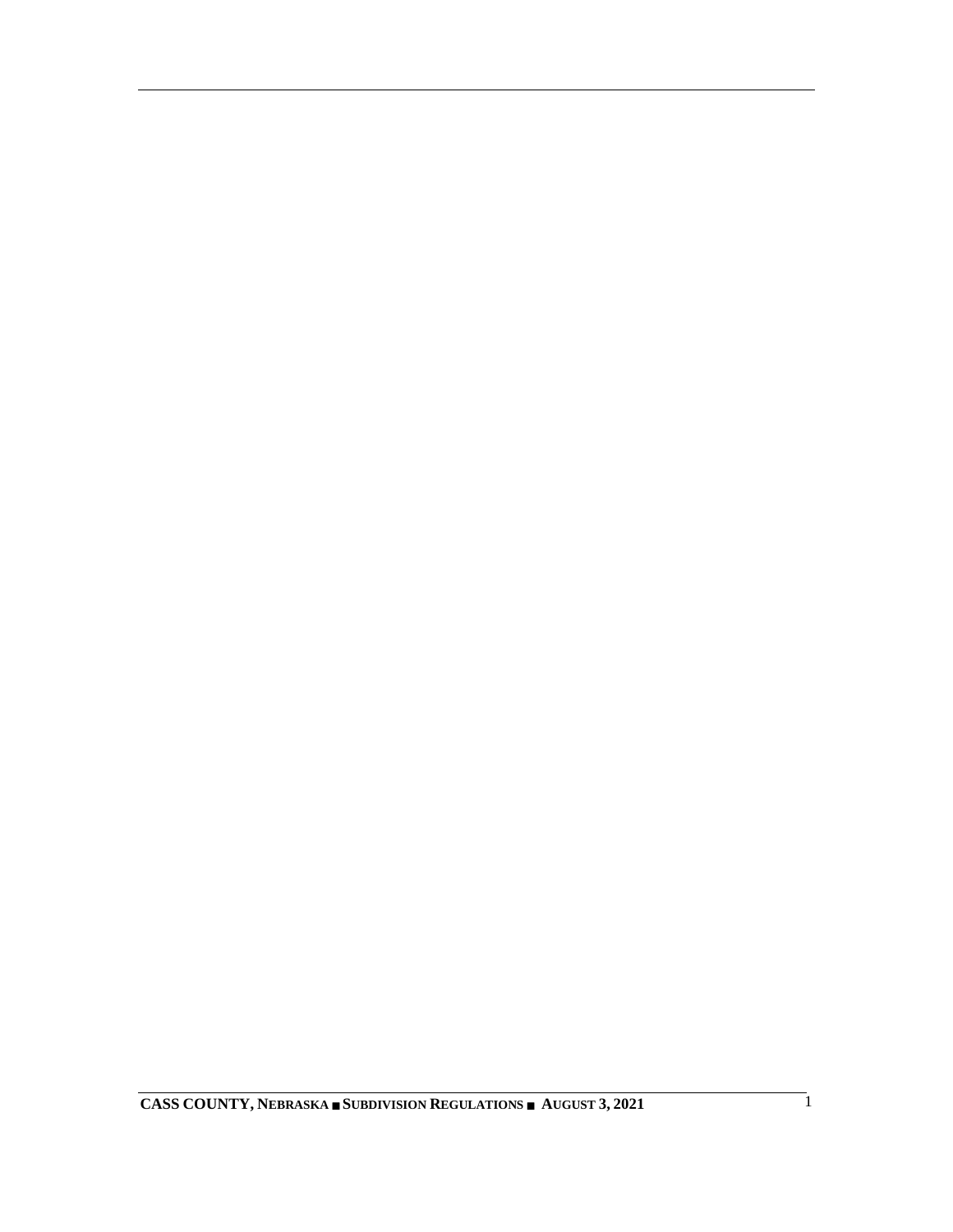# Table of Contents

| Section 4 Design Standards; Dedication of Rights-of-way for New Streets 20        |
|-----------------------------------------------------------------------------------|
| Section 5 Design Standards; Dedication of Rights-of-way for Existing Streets.  20 |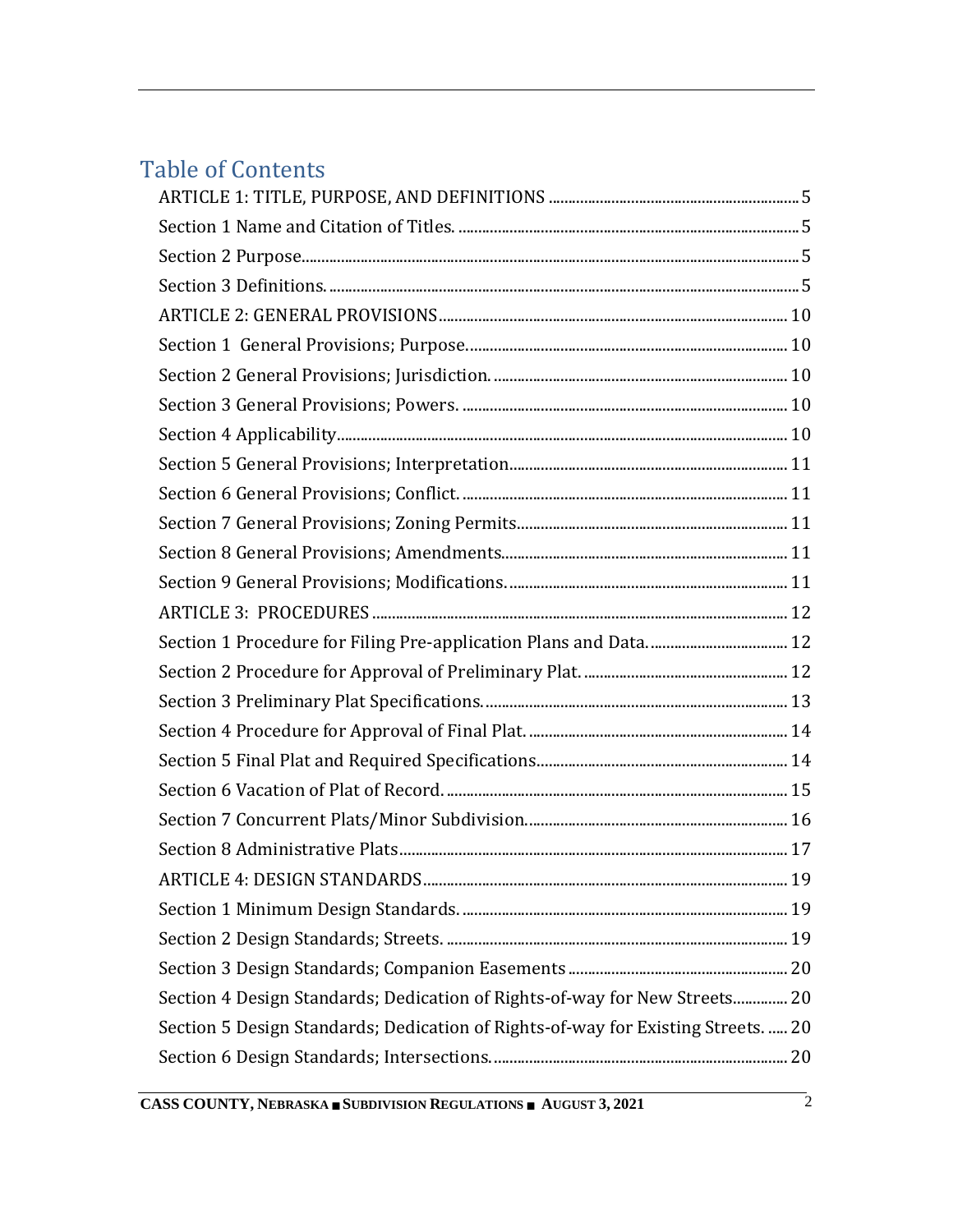| Section 7 Minimum Design Standards; Curves in Streets; Horizontal and Vertical.  |  |
|----------------------------------------------------------------------------------|--|
|                                                                                  |  |
| Section 9 Design Standards; Frontage Roads/Marginal Access Streets.  21          |  |
|                                                                                  |  |
|                                                                                  |  |
|                                                                                  |  |
| Section 13 Design Standards; Private Streets and Reserve Strips 22               |  |
|                                                                                  |  |
|                                                                                  |  |
|                                                                                  |  |
|                                                                                  |  |
|                                                                                  |  |
|                                                                                  |  |
| Section 20 Design Standards; Conformance with Other Regulations 23               |  |
|                                                                                  |  |
|                                                                                  |  |
|                                                                                  |  |
|                                                                                  |  |
| Section 4 Required Improvements; Street Grading and Construction 25              |  |
| Section 5 Required Improvements; Street Signs and Lighting and Electrical Power. |  |
|                                                                                  |  |
|                                                                                  |  |
| ARTICLE 6: DEDICATIONS AND RESERVATIONS ON PUBLIC LAND  28                       |  |
|                                                                                  |  |
| Section 2 Reservation and Dedication of Public Land and Open Space 28            |  |
|                                                                                  |  |
|                                                                                  |  |
|                                                                                  |  |
|                                                                                  |  |
|                                                                                  |  |
|                                                                                  |  |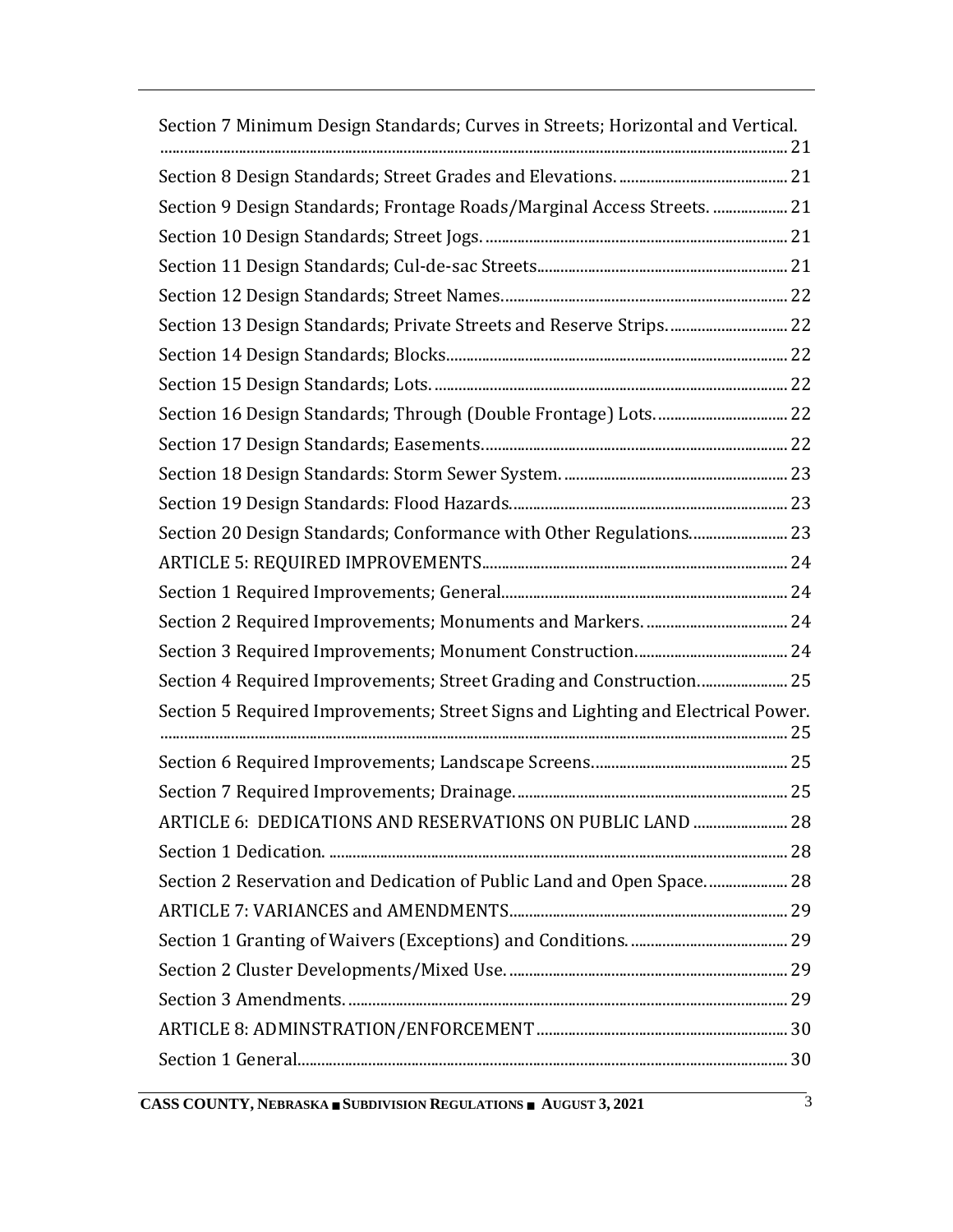| SCHEDULE B: CERTIFICATION AND DEDICATION STATEMENTS  32 |  |
|---------------------------------------------------------|--|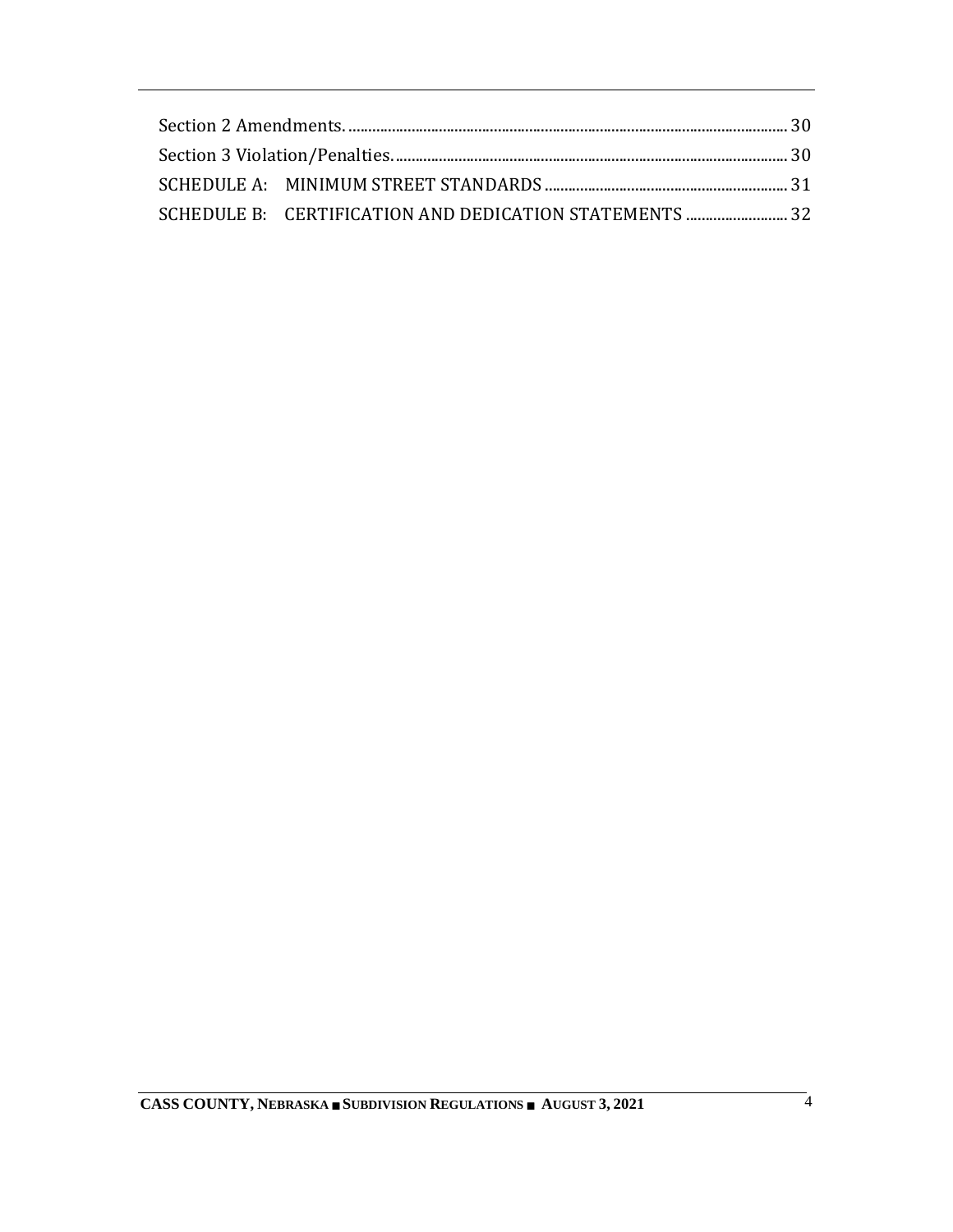## <span id="page-5-0"></span>**ARTICLE 1: TITLE, PURPOSE, AND DEFINITIONS**

#### <span id="page-5-1"></span>**Section 1 Name and Citation of Titles.**

These regulations shall be known, referred to and cited as "The Subdivision Regulations" of Cass, Nebraska.

#### <span id="page-5-2"></span>**Section 2 Purpose**.

The purpose of these regulations is to provide for the orderly development of Cass County and its environs by insuring, through the prescribed rules and standards, functional arrangements of street layouts; open spaces; adequate community facilities and utilities, to coordinate development with the County's transportation, land use and capital facilities plan, and to generally provide conditions favorable for the health, safety, and convenience of the community.

#### <span id="page-5-3"></span>**Section 3 Definitions.**

For the purpose of these regulations, certain words used herein are defined as follows:

**APPLICANT.** Shall be the title holder of record, his agent, or a person holding a notarized letter authorizing the person to represent the legal owner of the property.

**ALLEY.** A public thoroughfare which affords only secondary access to property abutting thereon.

**BLOCK.** A tract or parcel of land bounded by public streets or lands, streams, railroads, unplatted lands or a combination of same.

**BOND.** Any form of security including a cash deposit, security bond, collateral, property, or instrument of credit in an amount and form satisfactory to the County Board which meets the intent of such security required by this Regulations.

**BUILDING LINE.** The term "building line" means a line parallel, or nearly parallel, to the street line at a specified distance from the street line which marks the minimum set back distance a building may be erected. In the case of a cul-de-sac the building line shall be measured around the curvature of the street line and shall be located at the required front yard setback or where the lot width meets the minimum lot width required in the district, whichever is greater.

**BUILDING INSPECTOR.** Building Inspector of the Cass County.

**CLERK.** County Clerk of the Cass County, Nebraska.

**COMPREHENSIVE PLAN.** The master plan for the improvement and development of Cass County, Nebraska, as adopted by the Planning Commission and the County Board in accordance with the laws of the State of Nebraska and the Regulations of Cass County.

**CUL-DE-SAC.** A short public way with one end open to traffic and the other end terminated by a vehicular turn-around.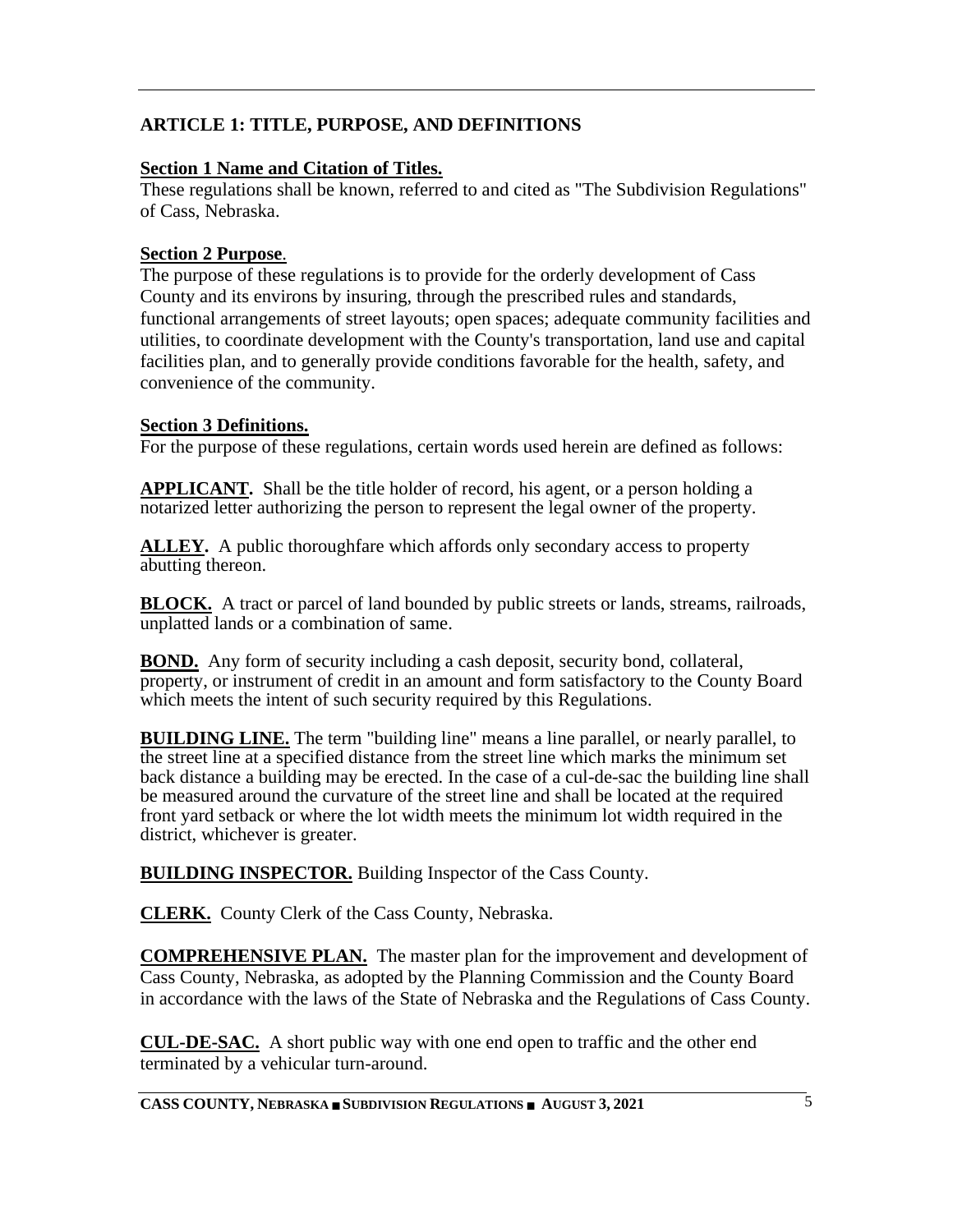**DEAD END STREET.** A public way which has only one outlet for vehicular traffic and does not terminate in a vehicular turn-around.

**DEDICATION.** The intentional appropriation of land by the owner to some public use.

**DEVELOPER.** See "Subdivider".

**EASEMENT.** A right to use a parcel of land, granted to the general public, utility, corporation, or person(s) for a specific purpose or purposes.

**ENGINEER, COUNTY.** The engineer ordinarily retained by Cass, Nebraska, for the recommendation, advice and execution of engineering work as requested by the County.

**FLOOD PLAIN.** Flood Plain shall mean those lands which are subject to a one percent (1%) or greater chance of flooding in any given year.

**FLOODWAY.** The cross-sectional area or channel of a stream or river with the capacity needed to hydrologically convey the flood flows produced by a 100-year frequency storm.

**FRONTAGE ROAD.** Minor streets parallel to and adjacent to arterial streets and highways, which reduce the number of access points to the arterial street or highway for the purpose of increased traffic safety.

**IMPROVEMENTS.** Street grading, street surfacing and paving, curbs and gutters, streetlights, street signs, sidewalks, crosswalks, water mains and lines, water meters, fire hydrants, sanitary sewers, storm drainage facilities, culverts, bridges, public utilities, or other such installation as designated by the County Board or its specific approving authority.

**LOT.** A parcel, tract or area of land created in conformance with these regulations, that may be separately owned, used, developed, or built upon.

**LOT, CORNER.** A lot abutting upon two (2) or more streets at their intersection.

**LOT, DEPTH OF.** The mean horizontal distance between the front and rear lot lines. Corner lots shall provide at least one dimension equal to the required lot depth prescribed in the affected zoning district.

**LOT, DOUBLE FRONTAGE.** A lot having a frontage on two non-intersecting streets.

**LOT, FLAG.** Flag lots, being those lots landlocked from public right-of-way, except for a narrow tract of land of less width than required under assigned zoning.

**LOT FRONTAGE.** That portion of a lot abutting a street. For purposes of determining

**CASS COUNTY, NEBRASKA SUBDIVISION REGULATIONS AUGUST 3, 2021** 6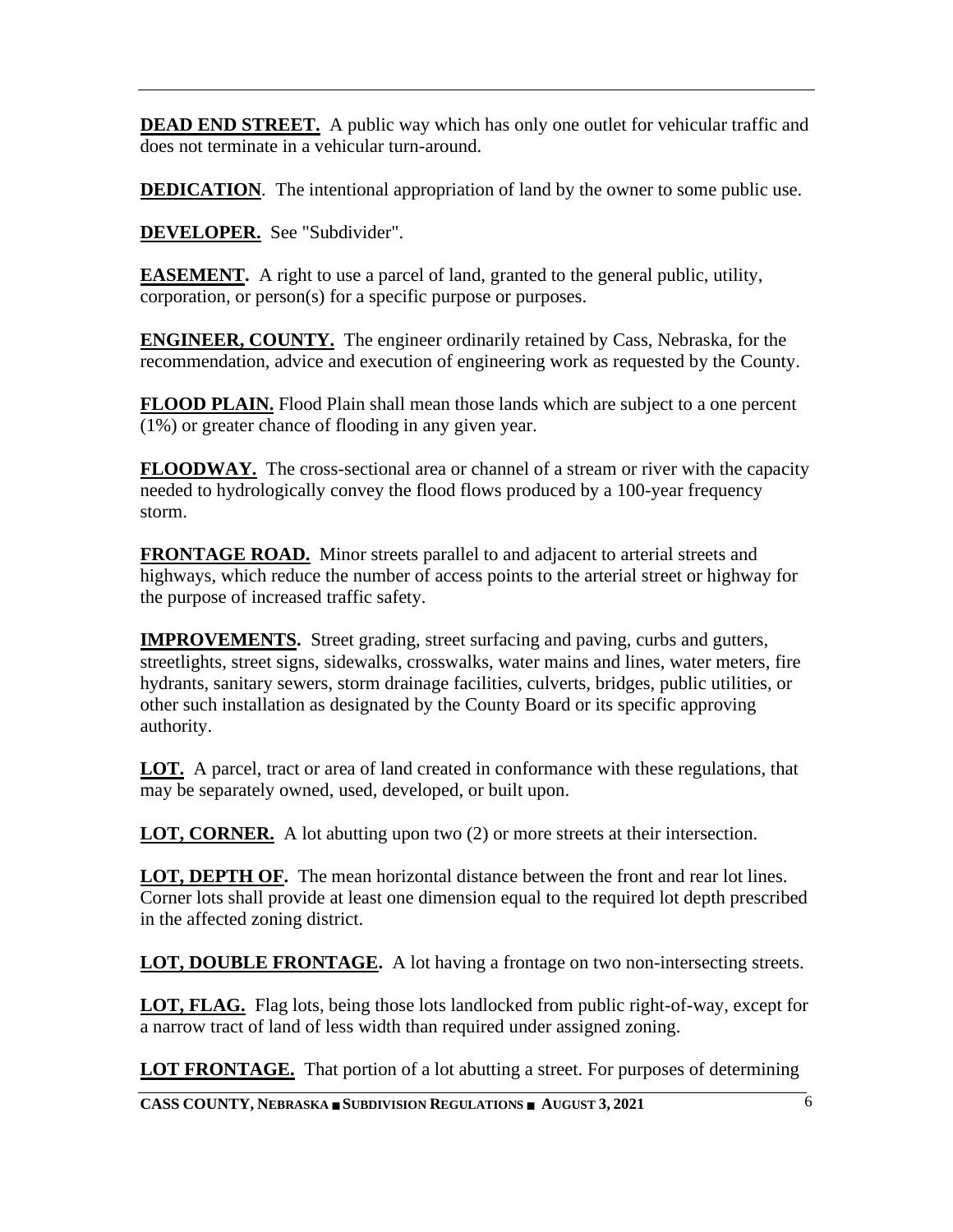yard requirements of corner lots and through lots, all sides of a lot abutting a street shall be considered frontage.

**LOT, INTERIOR.** A lot other than a corner lot which has frontage on one street only.

**LOT LINE.** The boundary line of a lot.

**LOT MINIMUM AREA.** The minimum square footage of land area occupied, or to be occupied by a single principal building and accessory buildings as applicable to designated zoning districts.

**LOT, NONCONFORMING.** .Shall mean a lot which was lawfully created under prior zoning when lesser area or dimension requirements were enforced and does not currently conform to the existing zoning district space limits.

**LOT PLATTED.** Platted lot shall mean a lot which is part of a subdivision of the plat of which, or the appropriate permit for which, has been legally approved by the County and recorded in the office of the Register of Deeds for Cass County.

**LOT OF RECORD.** A lot which is both part of a subdivision recorded in the office of the Register of Deeds for Cass County, and having been owned separately and individually from adjoining lots or tracts of land prior to the adoption of these regulations.

**LOT, THROUGH.** A lot other than a corner lot fronting on more than one (1) street.

**LOT, WIDTH OF.** shall mean the minimum street frontage measured along the front street property line except when a lot fronts on the inside or concave side of a horizontal curvilinear alignment of a street or on a corner lot; in which case, the minimum lot width shall be measured along the front building line of the principal use structure extended to both lot property lines.

**MASTER PLAN.** See Comprehensive Plan.

**MONUMENT.** An identification marker established by certified land survey and set by a registered land surveyor at each section corner, angle point, block corner, street centerline, or other point.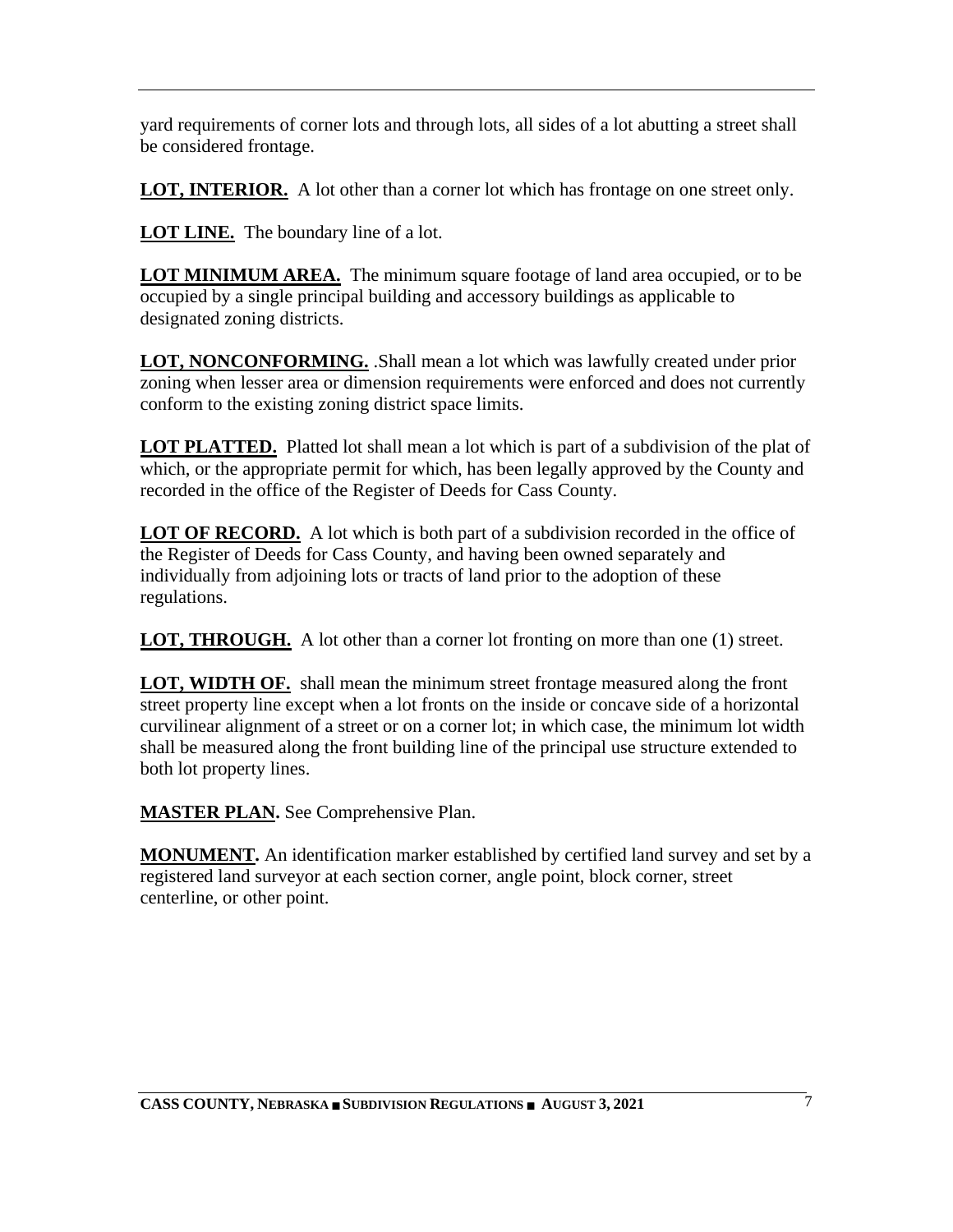**PERSON.** An individual, firm, partnership, corporation, company, association, syndicate, or any legal entity and including any trustee, receiver, assignee, or other similar representatives thereof.

**PLANNING COMMISSION.** The Planning Commission of Cass County, Nebraska.

**PLAT.** A map which delineates the subdivision of a quantity of land. A plat commonly shows lots, blocks, streets, and other features relevant to the development and improvement of the property.

**PLAT, FINAL** The final plat of the plat, subdivision or dedication of land prepared for filing or recording in conformance with these regulations.

**PLAT, PRELIMINARY.** the preliminary plan of the plat, subdivision or dedication prepared in accordance with the requirements of these regulations.

**SIDEWALK OR WALKWAY.** That portion of a dedicated right-of-way or easement improved and intended for pedestrian use only.

**STREET.** The term includes public streets, highways, avenues, boulevards, parkways, roads, lanes, alleys, viaducts, subways, tunnels, bridges, public easements, and right-ofway. Where explicitly authorized by the County Board, private streets may be authorized as part of planned developments.

**STREET, COLLECTOR.** A street or highway which is intended to carry traffic from minor streets to major streets. Collector streets are usually the principal entrance streets to residential developments and the streets for circulation within the development as designated in the Comprehensive Plan.

**STREET, MAJOR.** A street or highway used primarily for fast or high-volume traffic, including expressways, freeways, boulevards, and arterial streets as designated in the Comprehensive Plan.

**STREET, MINOR.** A street intended primarily to provide pedestrian and vehicular access to the abutting properties.

**SUBDIVIDER.** Any person, group, corporation, partnership, or other entity, or any agency thereof, dividing or proposing to divide land so as to constitute a subdivision.

**SUBDIVISION.** The division of a lot, tract, or parcel of land into two (2) or more lots, sites, or other divisions of land for the purpose, whether immediate or future, of transfer of ownership or building development, provided that the smallest lot created by the division is less than ten (10) acres in size.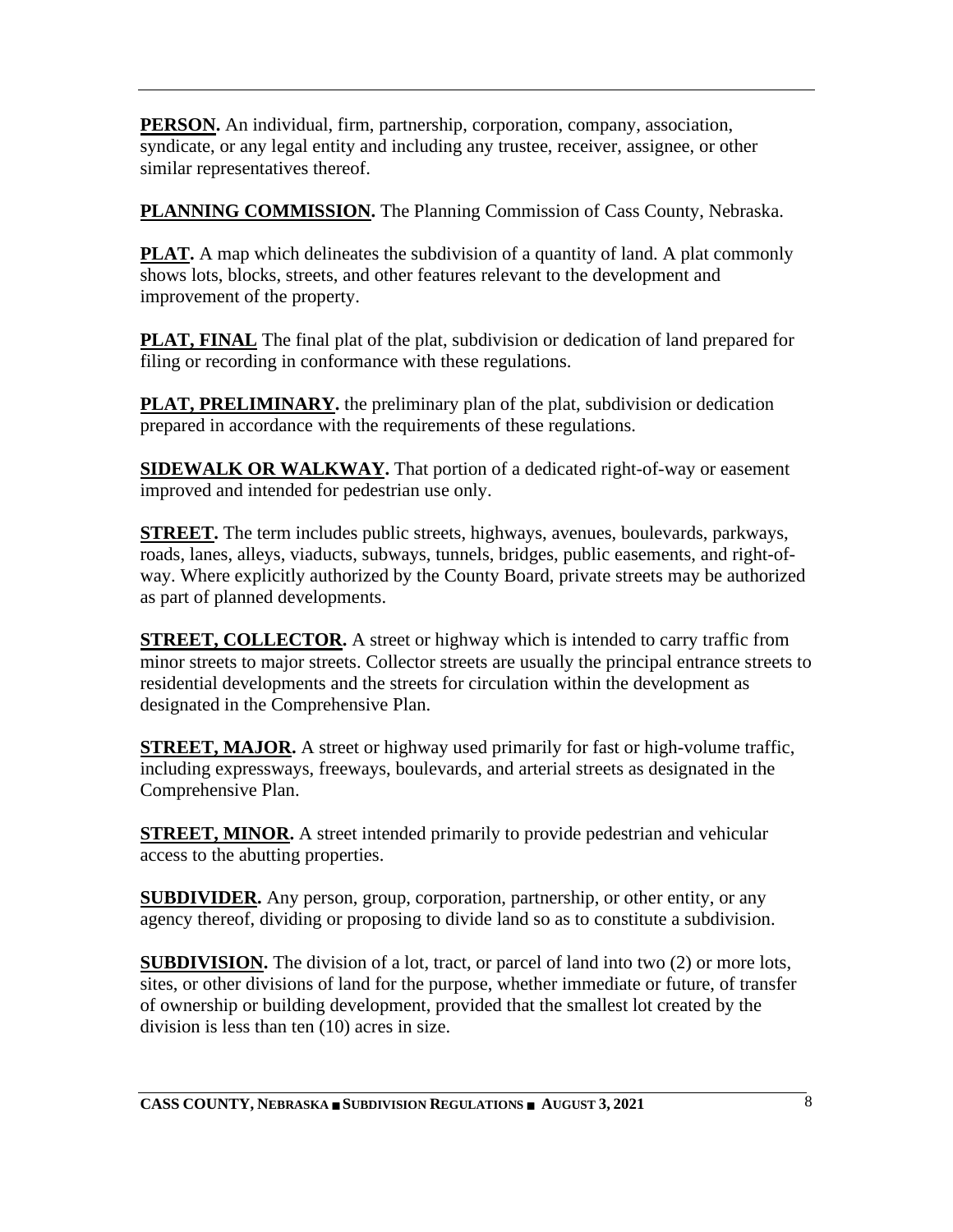**COUNTY.** Shall mean the Cass County, Nebraska.

**COUONTY BOARD.** The County Board for the Cass County, Nebraska.

**COUNTY ENGINEER.** The County Engineer of the Cass County retained by the County Board for the recommendation, advice, and implementation of engineering work as requested by the County.

**ZONING DISTRICT.** The term "zoning district" means an area delineated on a zoning map for which uniform use regulations are specified.

**ZONING REGULATIONS.** The Zoning Regulations of the Cass County as amended from time to time.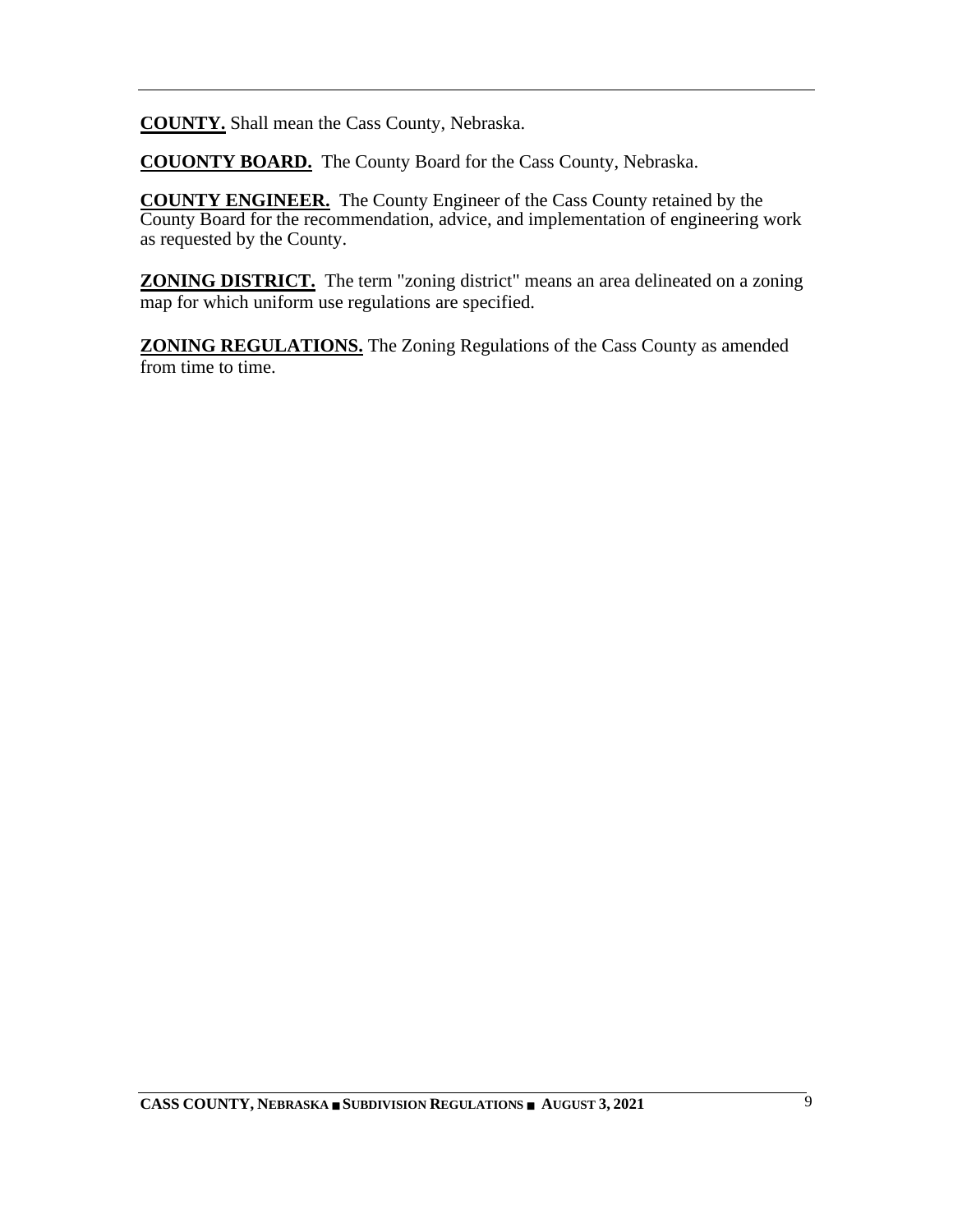# <span id="page-10-0"></span>**ARTICLE 2: GENERAL PROVISIONS**

#### <span id="page-10-1"></span>**Section 1 General Provisions; Purpose.**

The Subdivision Regulations as herein set forth are intended to provide for harmonious development of the County and its environs; for the integration of new subdivision streets with other existing or planned streets or with other features of the Comprehensive Plan of the County; for adequate open spaces for traffic, recreation, light and air; for the distribution of population and traffic in a manner which will tend to create conditions favorable to health, safety, convenience, or prosperity to insure conformance of subdivision plans with the capital improvement program of the County and its planning area; and, to secure equitable handling of all subdivision plats by providing uniform procedures and standards for observance by subdividers, Planning Commission and County Board.

#### <span id="page-10-2"></span>**Section 2 General Provisions; Jurisdiction.**

The provisions of these regulations shall apply to all land located within the legal boundaries of the County, as the same may be amended by subsequent municipal annexations and shall not include land lying within the extraterritorial jurisdictions of all incorporated municipalities.

#### <span id="page-10-3"></span>**Section 3 General Provisions; Powers.**

No plat of a subdivision of land lying within the jurisdiction of the County shall be filed or recorded until it shall have been submitted to and a report and recommendation thereon made, by the Planning Commission to the County Board and the County Board has approved the final plat.

It shall be unlawful for the owner, agent, or person having control of any land outside a municipal jurisdiction in Cass County, or within the area shown on the Official Zoning Map to subdivide and the provisions of the title.

#### <span id="page-10-4"></span>**Section 4 Applicability**.

Any plat, hereafter made, for each subdivision or each part thereof lying within the jurisdiction of this Regulations, shall be prepared, presented for approval, and recorded as herein prescribed. The regulations contained herein shall apply to the subdivision of a lot, tract, parcel of land into two or more lots, tracts, or other division of land for the purpose of sale or development, whether immediate or future, including the subdivision or replatting of land or lots, except that the division of land when the smallest parcel created is more than ten (10) acres in area shall be exempt from these regulations. Further, the regulations set forth by this Regulations shall be minimum regulations which shall apply uniformly throughout the jurisdiction of this Regulations except as hereinafter provided.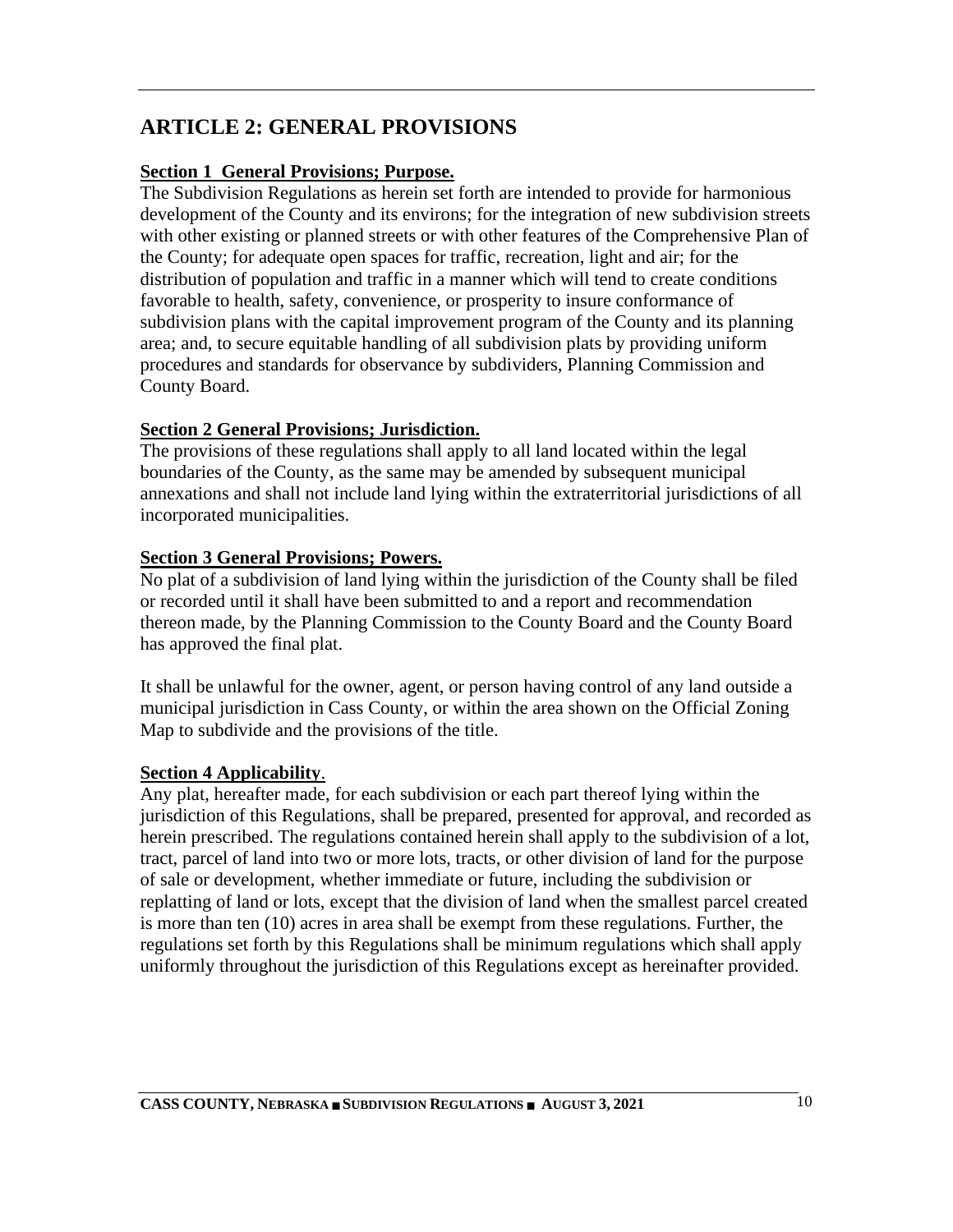#### <span id="page-11-0"></span>**Section 5 General Provisions; Interpretation**.

In interpreting and applying these regulations, they shall be held to be minimum requirements for the promotion of the public health, convenience, comfort, morals, prosperity, and general welfare.

#### <span id="page-11-1"></span>**Section 6 General Provisions; Conflict.**

No final plat of land within the force and effect of the existing Zoning Regulations shall be approved unless it conforms to the Subdivision Regulations contained herein. Whenever there is a discrepancy between minimum standards or dimensions noted herein and those contained in the Zoning Regulations, Building Regulations, or other official regulations or Regulations, the most restrictive shall apply.

#### <span id="page-11-2"></span>**Section 7 General Provisions; Zoning Permits.**

Unless a tract shall have been platted in accordance with the provisions of this Article, no zoning permit shall be issued.

#### <span id="page-11-3"></span>**Section 8 General Provisions; Amendments.**

Any provisions of these regulations may from time to time be amended, supplemented, changed, modified, or repealed by the County Board; provided, however, that such amendments shall not become effective until after a study by the Planning Commission; and a public hearing in relation thereto has been held, public notice of which shall have been published in a newspaper of general circulation at least one (1) time, ten (10) days prior to such hearing.

#### <span id="page-11-4"></span>**Section 9 General Provisions; Modifications.**

Where in the case of a particular proposed subdivision, it can be shown that strict compliance with the requirements of this regulation would result in extraordinary hardship to the subdivider because of unusual topography, or other such non-self-inflicted conditions, or that these conditions would result in inhibiting the achievement of the objectives of these regulations, the County Board, after report from the Planning Commission, may vary, modify, or waive the requirements so that substantial justice may be done and the public interest secured; Provided, however, that: such, modifications or waiver will not adversely affect the development, the character of which shall be in conformance with recommended platting and development practices in the general area of the proposed subdivision; will not have the effect of nullifying the intent and purpose of the regulations; and, will not interfere with carrying out the Comprehensive Plan of the Planning Area of the County. The standards and requirements of these regulations may be modified by the County Board after report by the Planning Commission in the case of a planned development or a redevelopment project involving the resubdividing and rebuilding of blighted or slum areas; provided, however, that the placement of structures within the area is shown on the development plan and becomes a part of the recorded plat.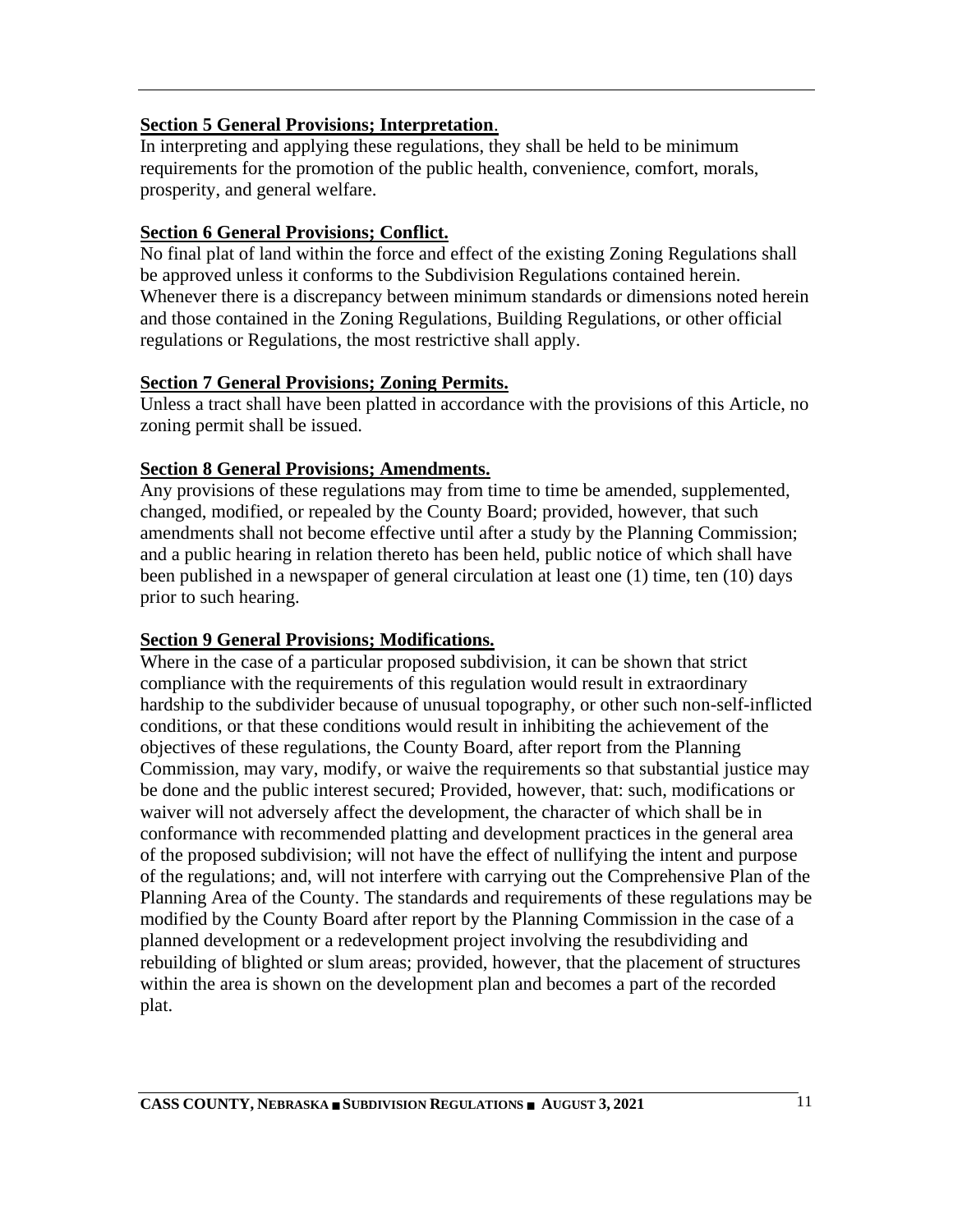# <span id="page-12-0"></span>**ARTICLE 3: PROCEDURES**

## <span id="page-12-1"></span>**Section 1 Procedure for Filing Pre-application Plans and Data.**

Pre-application Plans and Data: Prior to the filing of an application for approval of a preliminary plat the subdivider may submit to the Zoning Administrator plans and data in sketch form showing ideas for the proposed subdivision of land. The sketch plan shall include:

- A. The proposed tentative layout of streets, lots, and other features in relation to existing streets, utilities, topography, and other conditions.
- B. A general location map showing the proposed subdivision and its relationship to existing abutting subdivisions and community facilities in the area, such as streets, alleys, schools, parks, commercial areas, and other data supplementing the plans which outline or describe all of the proposed development as it relates to existing conditions.

These pre-application plans and data shall not require a formal application fee. After discussion with the subdivider and review of the data, the County Staff will inform the subdivider whether such plans and data submitted meet the objectives of these regulations and shall describe any inconsistencies with the requirements of this Regulations. With the concurrence of the developer, a Public Hearing date will be set for the consideration of the Preliminary Plat.

#### <span id="page-12-2"></span>**Section 2 Procedure for Approval of Preliminary Plat.**

- A. Before any subdivider or agent contracts for the sale or offers to sell any subdivision of land or any part thereof, which is wholly or partly within the Cass County or which is outside a municipal ETJ within the Cass County the subdivider or his agent shall file a preliminary plat of said subdivision with the Cass Planning Commission. The Preliminary Plat shall be prepared in accordance with the regulations set forth herein and shall be submitted to the Planning Commission prior to the completion of final surveys of streets and lots and before the start of grading or construction work upon the proposed streets and lots and before any map of said subdivision is made in a form suitable for recording. The Planning Commission shall determine whether the plat is in proper form and shall not receive and consider such plat as filed until it is submitted in accordance with the requirements hereof. The street layout shall be in conformity with a plan for the most advantageous development of the entire neighboring area and in conformity with the Comprehensive Plan.
- B. All plats, preliminary and final, shall be prepared in conformance with the provisions of these regulations and in conformance with the Comprehensive Plan and Zoning Regulations. The subdivider shall be responsible for such conformance.
- C. Three (3) hard copies and an of the Preliminary Plat and required supplementary material as specified in Section 3 of these regulations shall be submitted to the County Clerk at least twenty-one (21) days prior to the meeting at which it is to be considered. The Clerk shall distribute one  $(1)$  digital file copy of the Preliminary Plat with a request for comments within twenty-one (21) days to each of the following: County Engineer, School Board, Fire District, Sheriff's Department, and local municipality, if located outside their zoning jurisdiction, and wherever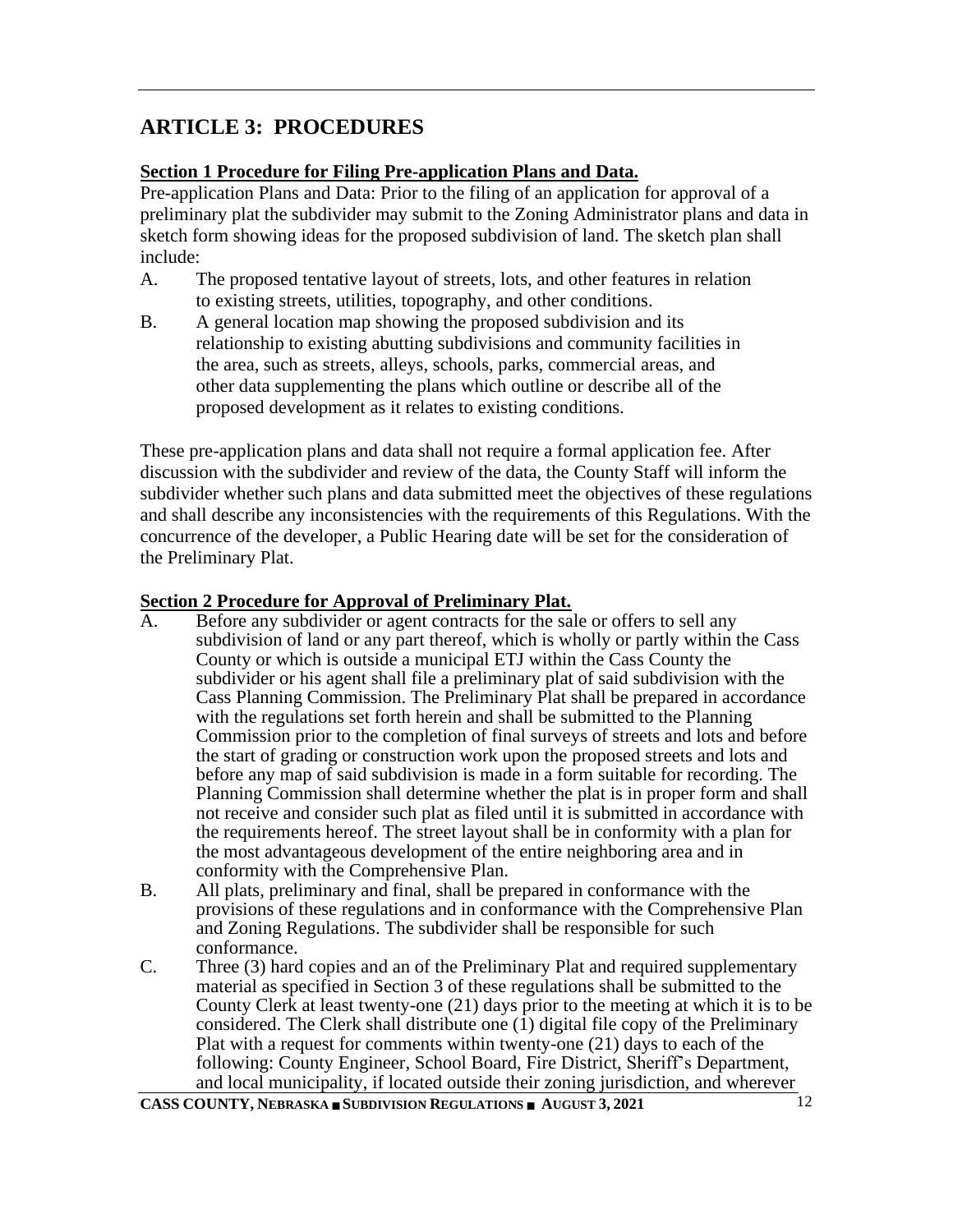else deemed necessary by the Planning Commission.

- D. The Planning Commission will consider the Preliminary Plat at a public hearing, of which notice is given in a newspaper of general circulation in Cass County, Nebraska, and will (1) review the preliminary plat and other material submitted for conformity thereof to these regulations and (2) review any recommendations of the County Engineer, School Board, Fire Department, Sheriff's Department, and other Agencies and (3) recommend to the subdivider changes deemed advisable and the kind and extent of improvements to be made by him. The Planning Commission shall act on the plat as submitted or modified, and if approved, the Planning Commission shall express its approval as conditional approval and state the conditions of such approval, if any, or if disapproved, shall express its disapproval and its reasons thereof.
- E. Conditional approval of a preliminary plat shall not constitute an acceptance of the plat but shall be deemed an expression of approval of the layout submitted on the preliminary plat.
- F. The action of the Planning Commission shall be noted on or attached to two (2) Copies of the Preliminary Plat. One (1) copy shall be returned to the subdivider and the other retained by the Planning Commission.
- G. If the Planning Commission recommends disapproval or approval, then the clerk will order Notice of Hearing before the County Board to be published. The notice must be published at least ten (10) days prior to the Hearing in a paper of general circulation. The County Board may (a) Concur with the Planning Commission's Recommendation; (b) Reverse the Planning Commission's recommendation; or (c) Refer the Preliminary Plat back to the Planning Commission for reconsideration with specific instructions to the Planning Commission.
- H. Approval of a Preliminary Plat shall not constitute approval of the Final Subdivision Plat. Rather, the Preliminary Plat shall be deemed an expression of approval of the general design concept and serves as an acceptable guide for the preparation of the Final Plat. Approval of the Preliminary Plat shall become void after twelve (12) months from the date of such approval.

## <span id="page-13-0"></span>**Section 3 Preliminary Plat Specifications.**

The Preliminary plat shall be drawn to a scale of one (1") inch to one hundred (100') feet; shall be plainly marked "Preliminary Plat" and shall include, show, or be accompanied by the following information:

- A. A location map showing the general location of the proposed subdivision in relation to surrounding developments with a north arrow, scale, and legend.
- B. The proposed name of the subdivision which must not be so similar to that of an existing subdivision as to cause confusion.
- C. The proposed names and addresses of the owner and subdivider; the engineer, surveyor, or landscape architect responsible for the subdivision layout; and the names of all landowners abutting the proposed subdivision.
- D. The legal description of the area being platted, and boundary line (accurate in scale) and dimensions, and the location of monuments found or set, section lines, existing and the approximate acreage of the proposed development.
- E. Width and location of platted streets and alleys within or adjacent to the property; physical features of the property, including location of water courses, ravines, bridges, culverts, present structures and other features affecting the subdivision;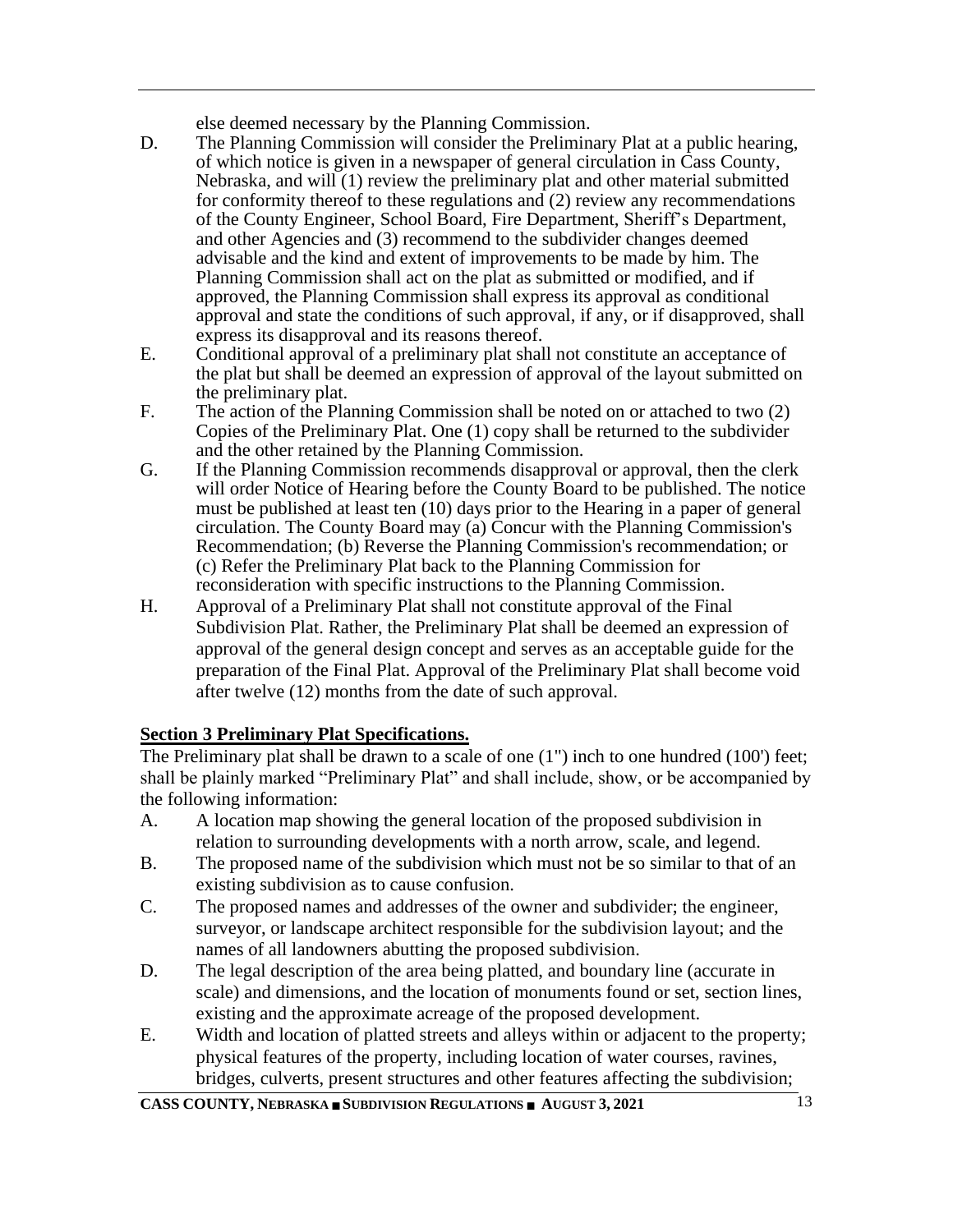contours with intervals of five (5) feet or less; the location of all existing utilities with their sizes indicated, as well as flow lines; elevations of existing sanitary and storm sewer, the outline of wooded areas (the location of important individual trees may be required)

- F. The proposed lot layout, lot and block numbers and approximate lot dimensions and square footage and grounds proposed to be dedicated for public use.
- G. The location and width of proposed streets, easements, building setback lines, Rights of Way, pavement width and type, sidewalks, alleys, location of all proposed improvements including: sanitary sewers (including proposed flow lines), water mains, storm water drainage and other features and improvements required by these regulations.
- H. The existing zoning classification and proposed uses of land within the proposed subdivision shall also be designated.
- I. Draft copy of the subdivision agreement
- J. The subdivider or subdividers representative shall be in attendance at the County Planning Commission Meeting when Preliminary Plat is discussed.
- K. When required, two (2) prints of the following to be delivered to the County Engineer for review:
	- 1. A sanitary sewer plan.
	- 2. A surface storm drainage plan, if necessary, within the subdivision.
	- 3. A street profile plan with a statement of proposed street improvements.

## <span id="page-14-0"></span>**Section 4 Procedure for Approval of Final Plat.**

- A. The Final Plat shall conform to the Preliminary Plat as approved and may be comprised of only that portion of the approved Preliminary Plat which the subdivider proposed to record and develop at the time.
- B. The Final Plat shall be submitted to the Planning Commission for approval at least twenty-one (21) days prior to the meeting at which it is to be considered.
- C. One (1) reproducible copy and three (3) Copies of the original shall be prepared as specified in these regulations also include two electronic copies on digital media in an AutoCAD format or other software format specified by the County.
- D. Upon approval of the Final Plat, a certification of approval by the County Board shall be endorsed thereon by the County Clerk, and the original shall be filed with the Cass County Clerk, the reproducible copy with the County Clerk, and the two (2) Copies of the original with the Planning Commission.
- E. The Final Approval by the County Board shall be by Resolution after receiving the recommendation of the Planning Commission together with a letter stating that the subdivider has complied with the requirements of this Regulations.

## <span id="page-14-1"></span>**Section 5 Final Plat and Required Specifications.**

After approval of the preliminary plat by the Planning Commission, the subdivider shall prepare and submit to the Planning Commission a final plat prepared by a registered engineer or registered land surveyor for recording purposes and shall submit:

A. Final Plat, in conformance with the approved preliminary plat, shall include: 1. Name of subdivision.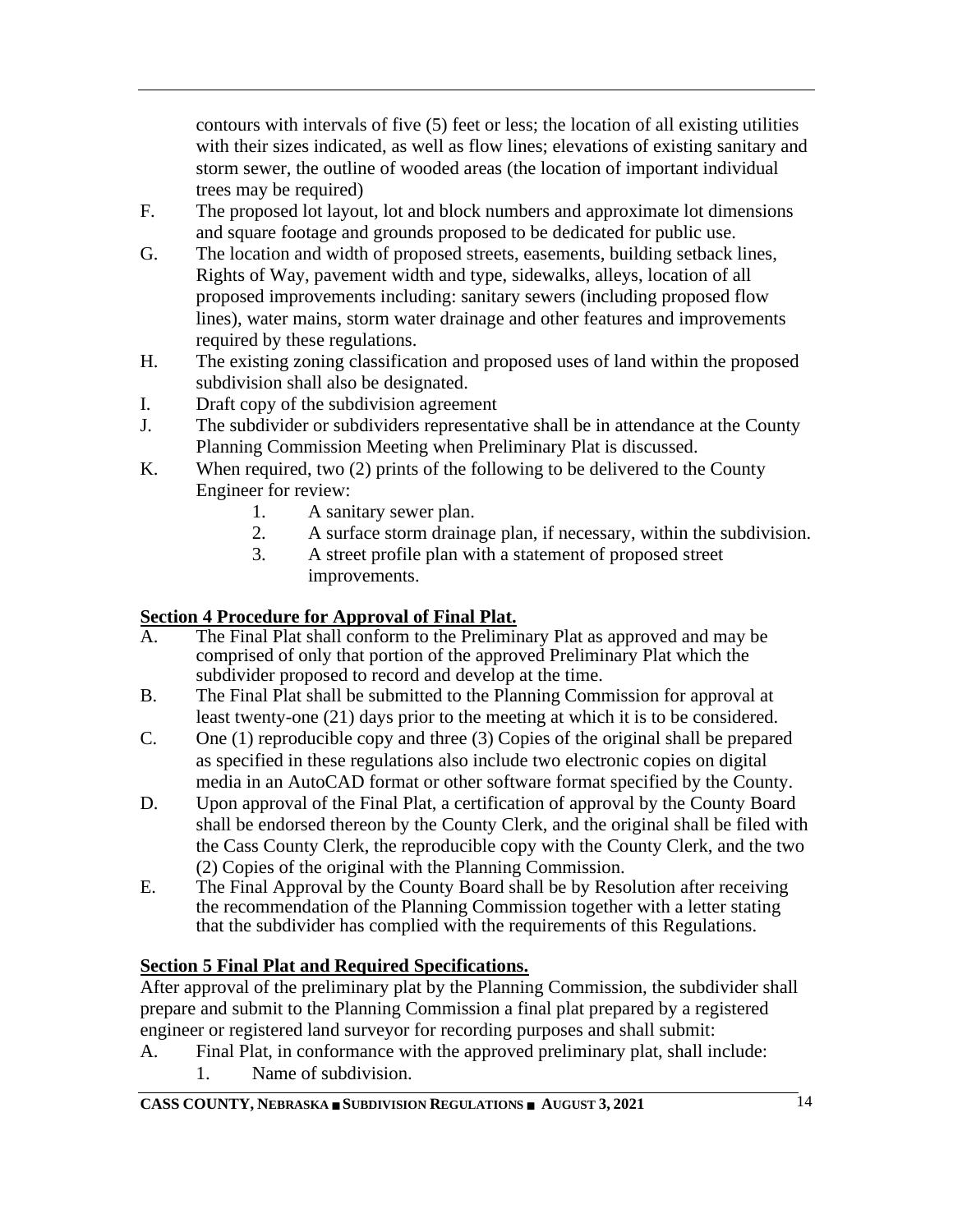- 2. Date, north arrow, and graphic scale.
- 3. An accurate boundary survey of the property, with bearings and distances, referenced to section lines and/or adjacent subdivisions. The boundary survey shall meet or exceed the "Minimum Standards For Surveys", as established by the Professional Surveyors Association of Nebraska.
- 4. Adjacent subdivisions, streets, alleys, and easements, with their widths and names.
- 5. Names and widths of the streets, and block and lot numbers.
- 6. Location of lots, streets, public highways, alleys, and other features, with accurate bearings and distances. At a minimum, all curves shall be identified with the following data; radius, arc distance, chord distance and chord bearing. It is intended that enough information be shown, so the subdivision can be reestablished on the ground.
- 7. Location and description of all permanent monuments set. At a minimum, all monuments shall be made of material capable of being detected by commonly used magnetic locators. These monuments shall consist of an iron pipe or iron rod, with a minimal diameter of 5/8 inch and minimal length of 24 inches.

8. A notarized dedication signed and acknowledged by all parties having any titled interest in, or lien upon the land to be subdivided consenting to the final plat including the dedication of parts of the land for streets, easements, and other purposes.

- 9. A certification signed by the County Treasurer stating that there are no regular or special taxes due or delinquent against the platted land.
- 10 A form for the approval of the Planning Commission.
- 11. A form for the approval of the County Board to be signed by the County Board chair and attested to by the County Clerk.
- 12. A legal description of the perimeter of the subdivision.
- 13. A form for Acknowledgment by Notary.
- 14. A form for Certificate of County Register of Deeds.
- 15. One copy of any private restrictions or covenants affecting the subdivision or any part thereof, if applicable.
- B. Final Plat shall then be submitted to the County Board at their regular meeting for approval and adoption prior to the start of construction, at a public hearing advertised and posted with notice at least ten (10) days prior to the Hearing in a paper of general circulation.

## <span id="page-15-0"></span>**Section 6 Vacation of Plat of Record.**

A. Conditions: A subdivider may make application to the Zoning Administrator to vacate any plat of record under the following conditions: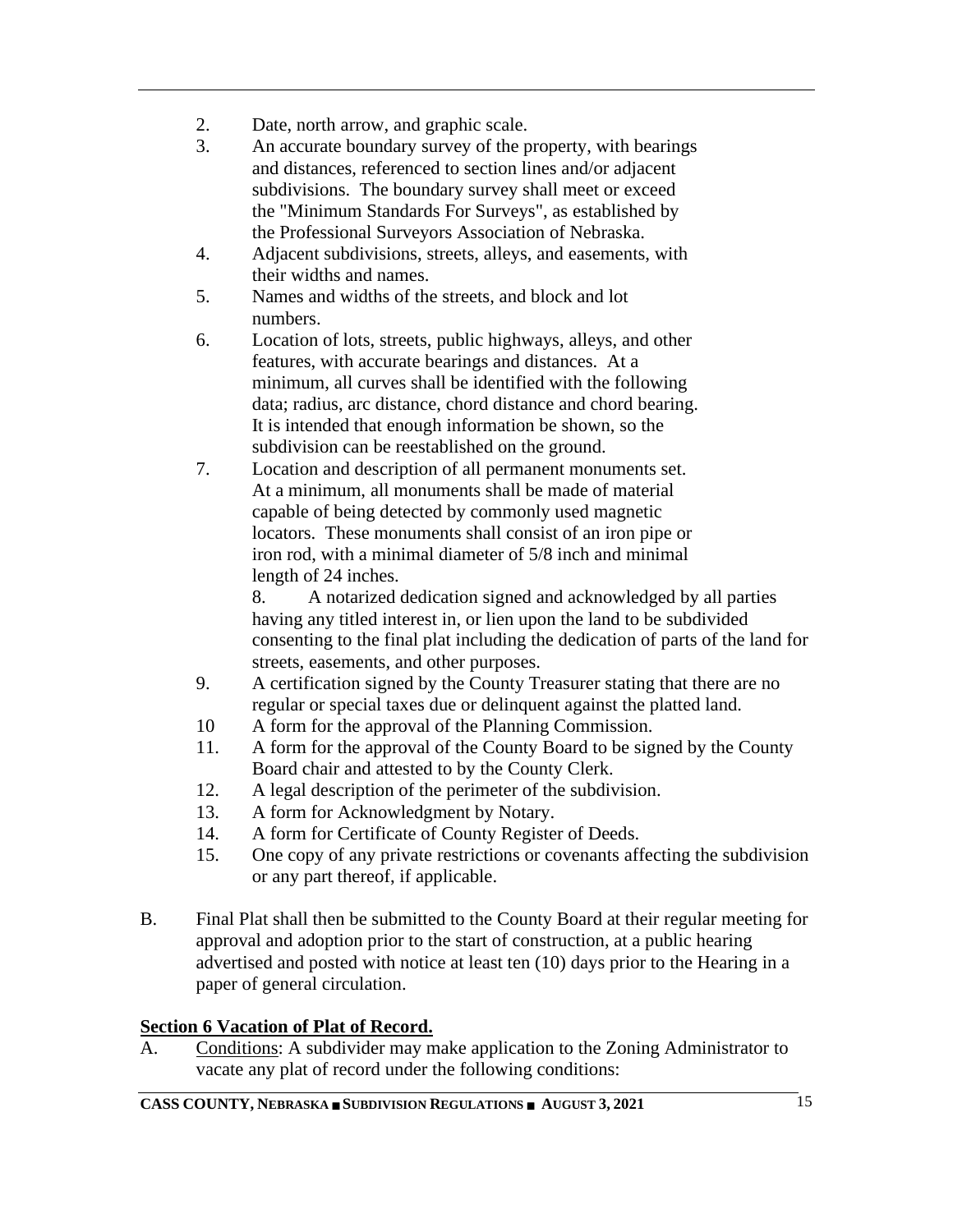- 1. The Plat to be vacated is a legal plat of record.
- 2. Vacation of the subdivision will not interfere with development of, nor deny access via public thoroughfare to, adjoining properties or utility services or other improvements.
- 3. Vacation of the subdivision will not be contrary to the Comprehensive Plan.
- B. Procedures: The owner or owners shall present a proposal to the Planning Commission, containing the legal description of the subdivision and calling for vacation thereof. The Planning Commission shall study the proposal and shall send recommendations to the County Board. The County Board shall approve or deny the proposal. If the proposal is approved, it shall then be recorded in the office of the Cass County Register of Deeds. All fees for the recording of such vacation shall be paid by the subdivider.

## <span id="page-16-0"></span>**Section 7 Concurrent Plats/Minor Subdivision.**

Whenever a subdivision or resubdivision of a parcel consists of four (4) or fewer lots, the Planning Commission may waive the separate submission requirements for the Preliminary and Final Plats to expedite the subdivision review process if, in the judgement of the Planning Commission, separate submission will not serve the public interest and will not conflict with the intent of these regulations. Concurrent Plats shall:

- A. Be discussed with the County Staff at a scheduled preapplication Conference, as set out in Section 1 of this article:
- B. Be submitted to the County Clerk at least twenty-one (21) days prior to the next regular meeting of the Planning Commission at which request is to be heard;
- C. Be accompanied by the applications fees and completed application forms as required;
- D. Follow the procedure set forth for herein and contain the required information for both the Preliminary and Final Plats;
- E. Include a drainage plan showing how run-off generated by the proposed development impacts drainage on downstream drainage systems; Exceptions: Drainage reports shall not be required for the following:
	- 1 Subdivision of existing tax lots that are primarily developed;
	- 2. Subdivision of a farmstead that creates not more than two (2) lots and allows for the split of the main residence from the remaining farmstead.
	- 3. Acreages where lots are not less than one (1) acre in size.
- F. Changes required by the Planning Commission shall be made prior to submission to County Board. Final plans shall be submitted to the County Clerk at least fifteen (15) days prior to the next regular meeting of the County Board.
- G. A final plat, in conformance with Section 5, shall be submitted to the County Board for review and action prior to start of construction. Such hearing shall be posted with notice at least ten (10) days prior to the Hearing in a paper of general circulation.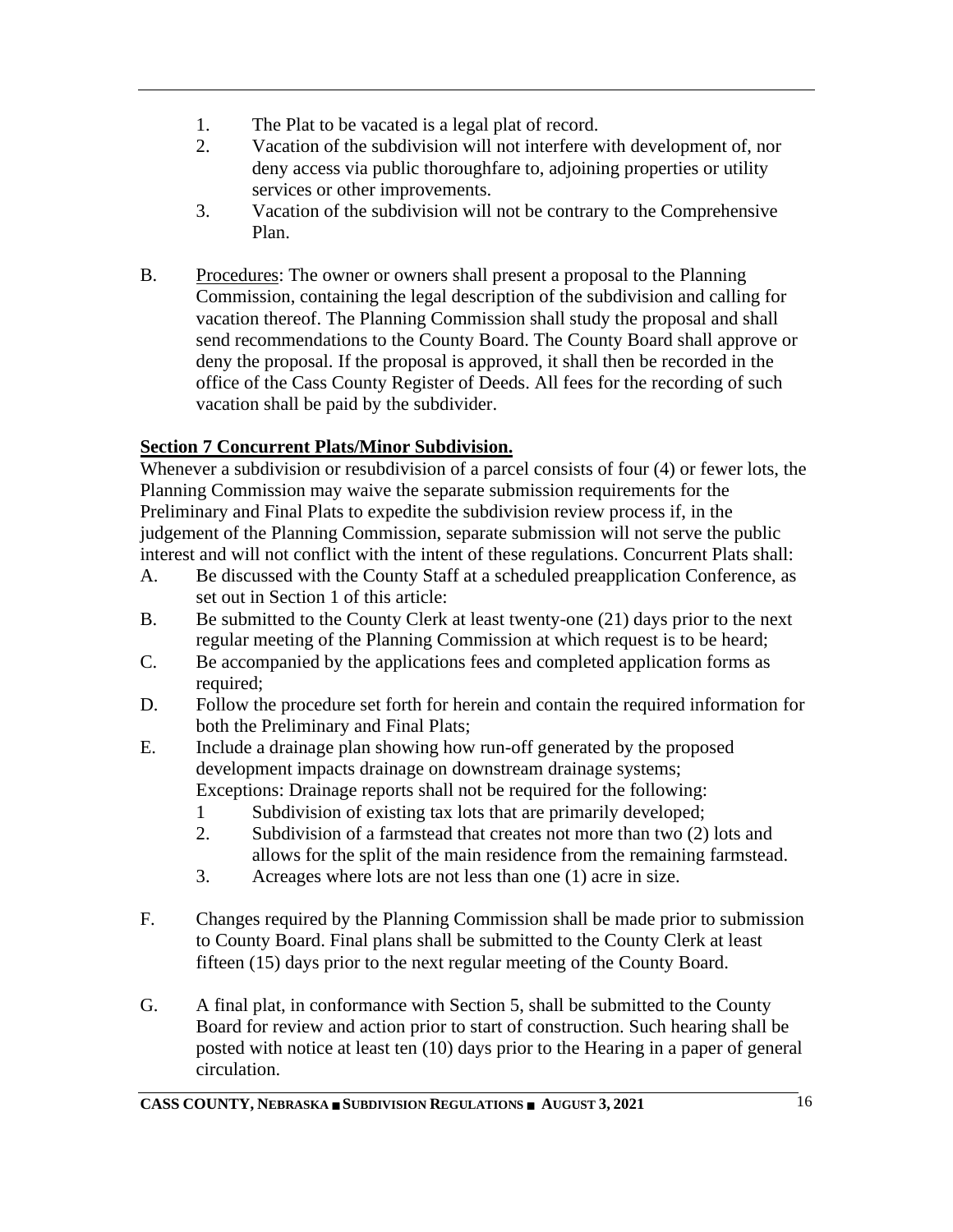#### <span id="page-17-0"></span>**Section 8 Administrative Plats**

- A. The intent of this section is to provide for lots splits, lot combinations, and boundary adjustment which result in lots divided or combined into not more than three (3) lots without having to re-plat said lot, provided that the resulting lots shall not again be divided without re-platting. County staff shall review the administrative plat application and make a final determination.
- B. Requests for an administrative plat approval shall be made by the owner or a designated representative of the land to the County. Five (5) copies of a land survey of the lots involved if there are not structures thereon, or, if structures are located on any part of the lot being split, consolidated, or adjusted, five (5) copies of a survey of the  $lot(s)$  and the location of the structure $(s)$  thereon together with the precise nature, location and dimensions of the proposed plat shall accompany the application; and such surveys shall also include two electronic copies on digital media in an AutoCAD format or other software format specified by the County. The administrative plat shall include the following:
	- 1. A survey of the lot(s),
	- 2. Location and setbacks of all existing structures(s),
	- 3. Location and dimensions of the proposed administrative plat,
	- 4. A block for Acknowledgment by Notary,
	- 5. A block for Surveyors Certification,
	- 6. A block for Certificate of County Register of Deeds,
	- 7. A block of review from the Saunders or Cass County Surveyor,
	- 8. A block for approval or certification signed by the County Treasurer stating that there are no regular or special taxes due or delinquent against the platted land,
	- 9. A block for the approval of the County
- C. Disapproval of administrative plat shall be based on the following guidelines:
	- 1. A new street or alley is needed or proposed,
	- 2. Vacations of streets, alleys, setback lines, access control or easements are required or proposed,
	- 3. Such action will result in significant increases in service requirements, e.g., utilities, schools, traffic control, streets, etc.: or will interfere with maintaining existing service levels.
	- 4. There is less street right-of-way than required by this Regulations or the Comprehensive Development Plan unless such dedication can be made by separate instrument,
	- 5. All easement requirements have not been satisfied,
	- 6. Such action taken during an administrative plat will result in a tract without direct access to a street,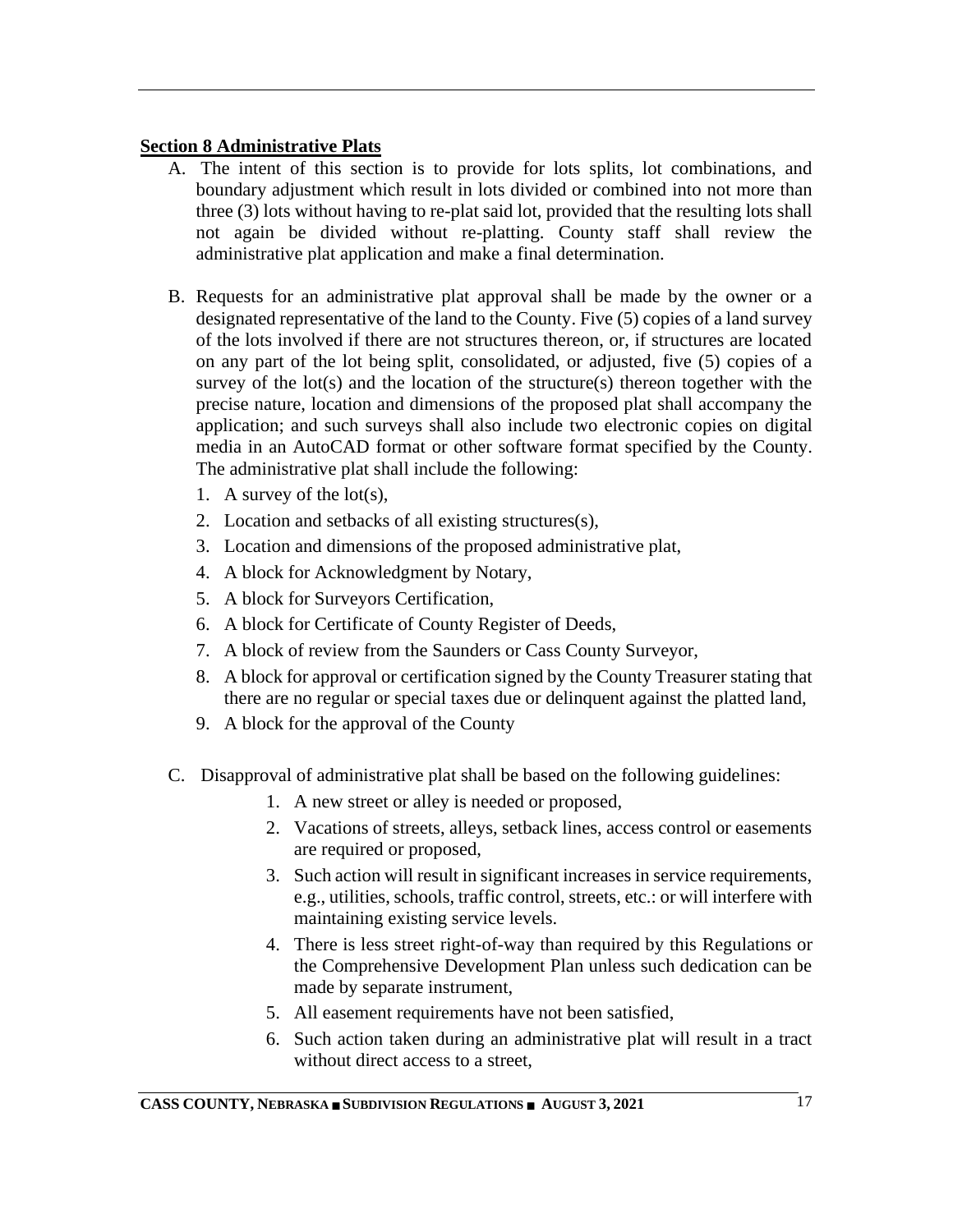- 7. A substandard-sized lot or parcel will be created,
- 8. The lot has been previously split.
- D. No Administrative Plats shall be approved unless all required public improvements have been installed, no new dedication of public right-of-way or easements is involved, and such subdivision complies with the Regulations requirements concerning minimum areas and dimensions of such lots.
- E. Prior to the approval of the administrative plat, the subdivider shall provide a statement from the County Treasurer's office showing there are no tax liens against said land within the proposed subdivision or any part thereof. The subdivider shall also provide a statement from the County Treasurer's office showing that all special assessment installment payments are current as applied to said proposed subdivision or any part thereof. All taxes shall be paid in full on all real property dedicated to a public use.
- F. The filing fee for the administrative plat shall be in accordance with the County's Master Fee Schedule.
- G. After approval from the County, all mylars must be certified by all applicable parties and two copies filed with the County prior to the issuance of a building permit.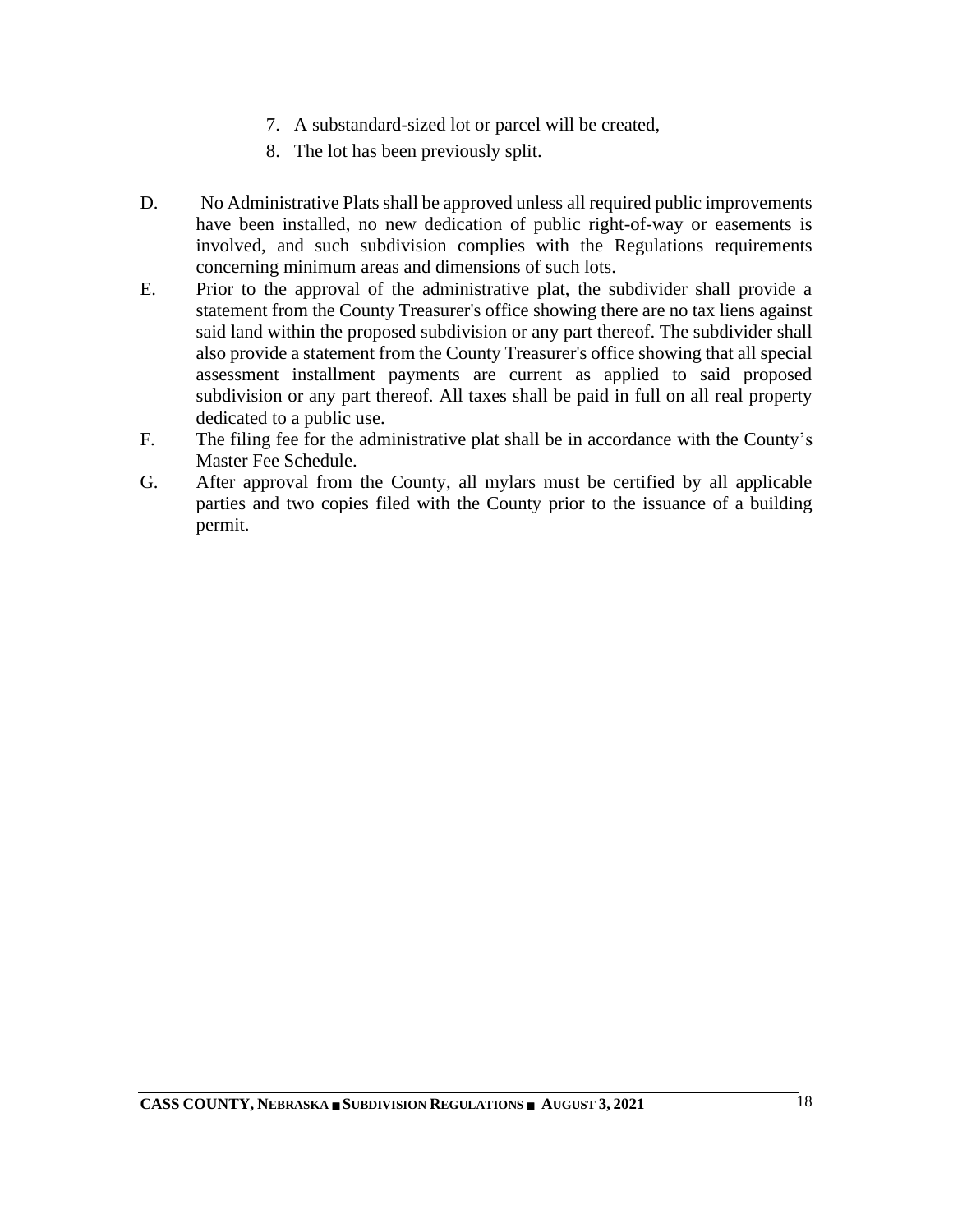# <span id="page-19-0"></span>**ARTICLE 4: DESIGN STANDARDS**

## <span id="page-19-1"></span>**Section 1 Minimum Design Standards.**

No subdivision shall be approved unless it is in conformance with the requirements of these regulations and the Comprehensive Plan.

In subdividing property, consideration shall be given to suitable sites for schools, parks, playgrounds, and other common areas for public use so as to best conform with any recommendations of the Comprehensive Plan. Any provisions for schools, parks, and playgrounds should be indicated on the preliminary plat in order that it may be determined when and in what manner such areas will be provided or acquired by an appropriate agency.

Land which the Planning Commission has found to be unsuitable for subdividing, due to flooding, poor drainage, steep slopes, rock formation, or other features likely to be harmful to the safety, welfare, or health of the future residents, shall not be subdivided unless adequate methods for subdivision are formulated by the developer and approved by the Planning Commission that would eliminate or substantially reduce such hazards.

The Planning Commission may require all contiguous land under common ownership to be submitted with the Preliminary Plan in order to evaluate overall development patterns and conformity with the comprehensive plan and issue proper extension of future roads and services.

If a proposed subdivision contains lots which are sufficiently larger parcels than the minimum required lot size of the zoning district, such parcels shall be arranged to permit and the preliminary plat shall show, a logical future street and utility system and logical resubdivision.

#### <span id="page-19-2"></span>**Section 2 Design Standards; Streets**.

The arrangement, character, extent, width, grade, and location of all streets shall conform to the Comprehensive Plan and shall be considered in their relation to existing and planned streets, to topographical conditions, to public convenience and safety, and in their appropriate relation to the proposed uses of land to be serviced by such streets.

The street layout of the proposed subdivision shall provide for the continuation or appropriate projection of streets and alleys already existing in areas adjacent to the area being subdivided. Where, at the determination of the Planning Commission, it is desirable to provide street access to adjoining properties, proposed streets shall be extended by dedication to the boundaries of the subdivision. Where the Planning Commission deems it necessary, such dead-end streets shall be provided with a temporary turnaround having a radius of at least twenty-five (25) feet or other approved design.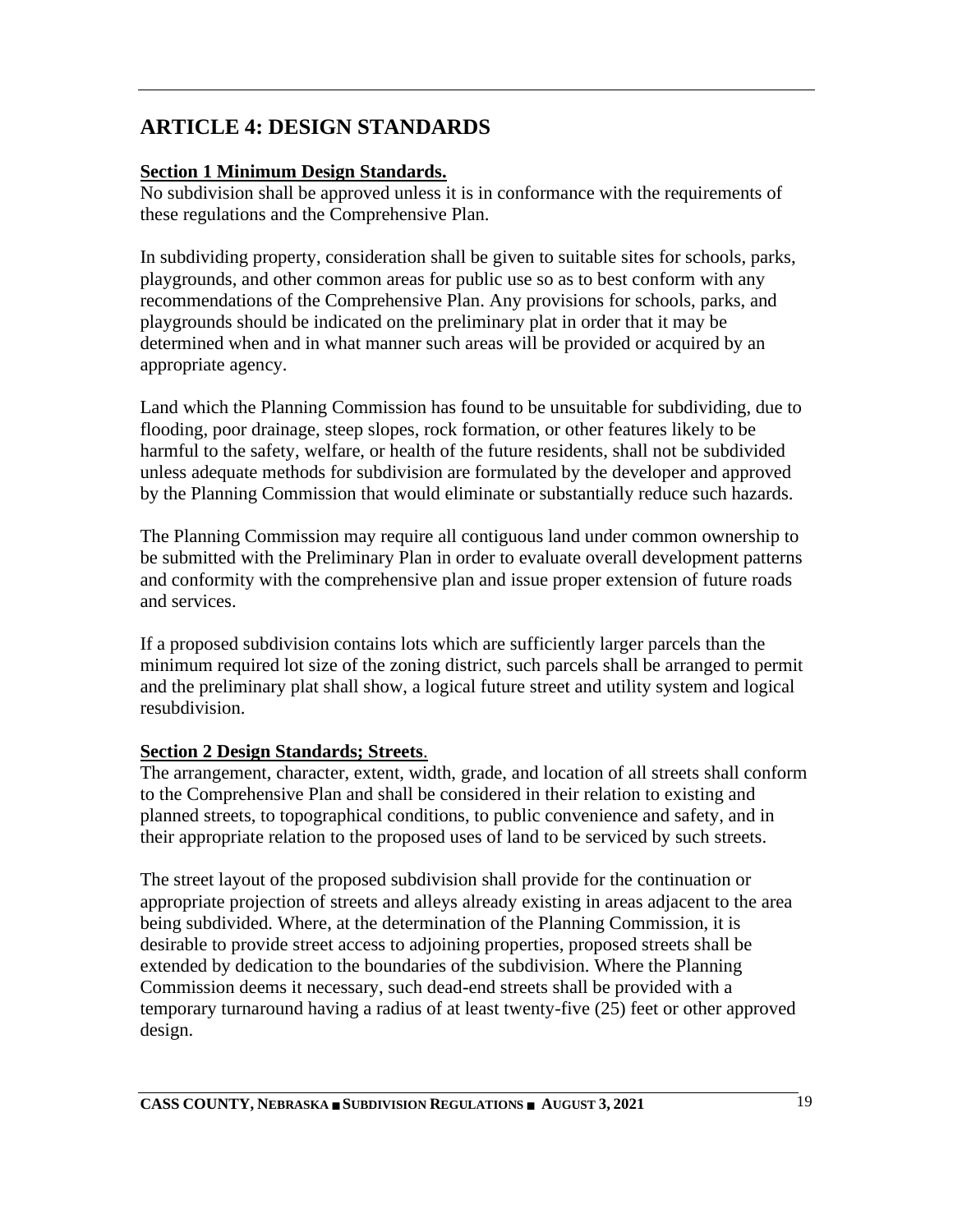#### <span id="page-20-0"></span>**Section 3 Design Standards; Companion Easements**

In order to promote on-site management of surface drainage or other public dedications, a developer may propose the use of companion easements in lieu of a portion of the required right-of-way for local or collector streets. Such easements shall be for utilities or other public purposes and shall be allowed in proportion to dedicated areas. Such easements may be authorized by the County Board where:

- A. The proposed subdivision contains sufficient area and design that approval of the option will not create a potential problem in the construction of streets,
- B. Where areas for storm drainage control or public purpose are dedicated by easement or where a homeowners association is created and approved to provide perpetual maintenance of such common areas or where the County accepts dedication to the public,
- C. The required rights-of-way are of sufficient width to accommodate future traffic needs consistent with the recommendations of the Comprehensive Plan and the standards set forth herein.

#### <span id="page-20-1"></span>**Section 4 Design Standards; Dedication of Rights-of-way for New Streets**.

The dedications of rights-of-way for new streets measured from lot line to lot line shall be shown on the plat and shall meet the right-of-way requirements as stated in Schedule A of this Regulations. Access to lots located on arterials shall be approved by the County.

Frontage roads or marginal access streets shall be required by the Planning Commission for subdivisions fronting on arterial streets where possible. If lots back up to the arterial street and such lots have access other than the arterial street frontage a marginal access street may not be required.

#### <span id="page-20-2"></span>**Section 5 Design Standards; Dedication of Rights-of-way for Existing Streets.**

Subdivisions platted along existing streets shall dedicate additional right-of-way or easements if necessary to meet the minimum street width requirements set forth in this Regulations. The entire minimum right-of-way width shall be dedicated where the subdivision is on both sides of an existing street. When the subdivision is located on only one side of an existing street, one half (1/2) of the required right-of-way width, measured from the centerline of the existing roadway, shall be dedicated along with any proposed easements. Dedication of one-half (1/2) of the right-of-way for a proposed street along the boundaries of land proposed for subdivision shall be prohibited except where essential to the reasonable development of the subdivision and where it is found to be practical and reasonable to require the dedication of the other half of the right-of-way when adjoining property is subdivided.

#### <span id="page-20-3"></span>**Section 6 Design Standards; Intersections.**

Streets shall intersect as nearly as possible at an angle of ninety (90) degrees, and no intersection shall be at an angle of less than sixty  $(60)$  degrees. Street curb intersections shall be rounded by radii of at least twenty (20) feet. When the smallest angle of street intersection is less than seventy-five (75) degrees, the Planning Commission may require curb radii of greater length. Whenever necessary to permit the construction of a curb having a desirable radius without reducing the sidewalk at such street corner to less than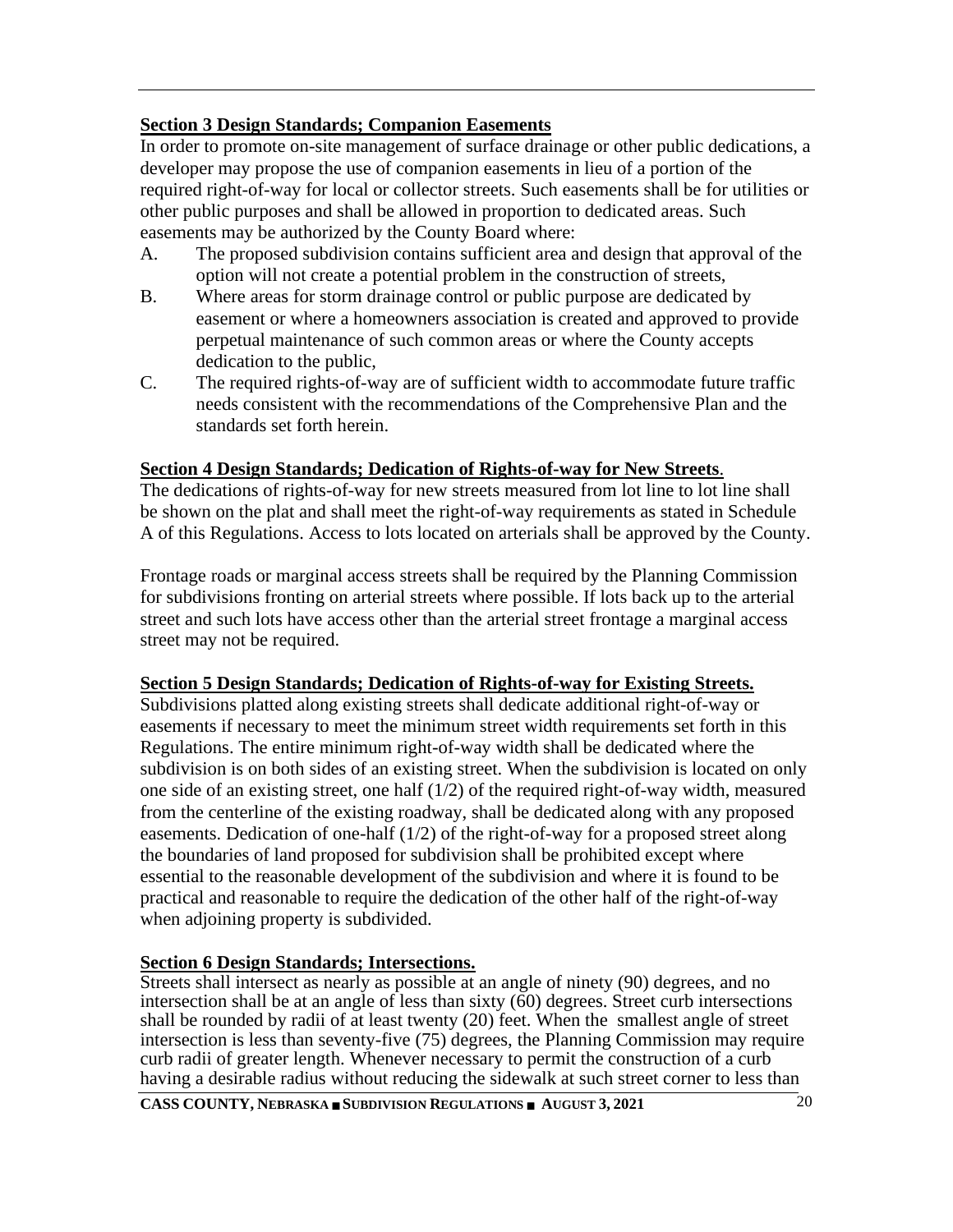nominal width, the property line at such street corner shall be rounded or otherwise set back sufficiently to permit such construction. No lot or other parcel of land which abuts on and has access to either a collector or minor street shall have a service drive, curb cut, or other means of access to an arterial street within seventy-five (75) feet of right-of-way or such arterial street.

#### <span id="page-21-0"></span>**Section 7 Minimum Design Standards; Curves in Streets; Horizontal and Vertical.**

A tangent at least one hundred (100) feet long shall be introduced between reversed curves on arterial and collector streets.

Where there is a deflection angle of more than ten (10) degrees in the horizontal alignment of a street, a curve with a radius adequate to ensure safe sight distance shall be made. Minimum requirements shall conform to schedule A of this Regulations.

## <span id="page-21-1"></span>**Section 8 Design Standards; Street Grades and Elevations.**

All streets shall be designed so as to provide for the discharge of surface water from the pavement and from the right-of-way by grading and drainage. For adequate drainage, the minimum street grade shall not be less than four tenths  $(0.4'/100')$  of one percent. Minimum grades for gutters and ditches shall be four tenths  $(0.4'/100')$  and five tenths (0.5' / 100') of one percent, respectively. Storm sewer construction shall be required where necessary to meet these minimum grade requirements. Fill may be used in areas subject to flooding in order to elevate streets and building pads provided such fill will not serve to increase flood elevations more than one foot (1'). Street grades shall conform to the minimum requirements provided in Schedule A of this Regulations.

## <span id="page-21-2"></span>**Section 9 Design Standards; Frontage Roads/Marginal Access Streets.**

Where a subdivision fronts on or contains an existing or proposed arterial street, the Planning Commission shall require marginal access streets in all situations indicated below or, reverse frontage lots with screen planting located in the non-access arterial street frontage along the rear of the lots, or such other treatment as may be necessary for adequate protection of properties from the arterial street and to protect and preserve the safety and traffic handling capabilities of the arterial street.

Marginal access streets shall be required by the Planning Commission for subdivisions fronting on arterial streets. If lots back up to the arterial street and such lots have access other than the arterial street frontage a marginal access street may not be required.

## <span id="page-21-3"></span>**Section 10 Design Standards; Street Jogs.**

Street jogs with centerline offsets of less than one hundred fifty (150) feet at intersections shall be prohibited.

## <span id="page-21-4"></span>**Section 11 Design Standards; Cul-de-sac Streets.**

Minor terminal temporary dead-end streets or cul-de-sacs shall not be longer than six hundred (600) feet and shall provide a turnaround having a radius at the outside of the pavement of at least fifty (50) feet and a radius at the right-of-way of at least sixty-five (65) feet. Alternative designs for temporary turnarounds may be approved by the County.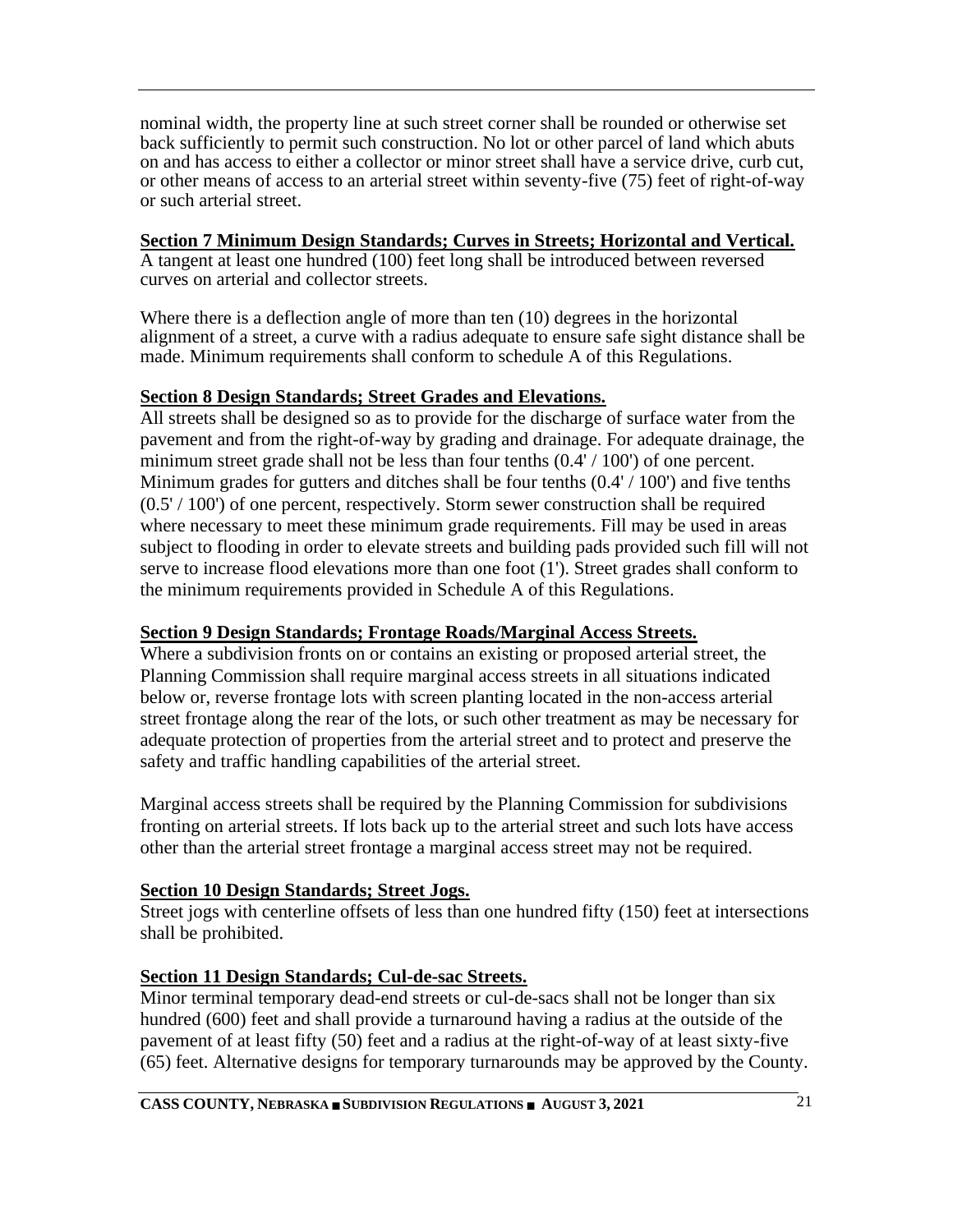## <span id="page-22-0"></span>**Section 12 Design Standards; Street Names.**

Proposed streets which are in alignment with other existing streets shall bear the name of such streets. The name of a proposed street which is not in alignment with an existing street shall not be similar to the name of any existing street. To avoid duplication and confusion, the proposed names of all streets shall be approved by the County Board prior to such names being assigned or used.

## <span id="page-22-1"></span>**Section 13 Design Standards; Private Streets and Reserve Strips.**

New private streets may be created as part of a planned development district provided such streets are specifically authorized by the Planning Commission and County Board as an exception to the terms of the Regulations. There shall be no reserve strips in a subdivision except where their control is definitely vested in the municipality under conditions of approval by the Planning Commission as authorized in these regulations.

## <span id="page-22-2"></span>**Section 14 Design Standards; Blocks.**

The lengths, widths and shapes of blocks shall be determined with due regard to the provisions of adequate access and circulation, building sites suitable to the needs of the use contemplated, zoning requirements regarding minimum lot sizes, widths and frontages and the limitations or opportunities presented by the topography. Block lengths, except in unusual circumstances, shall not exceed six hundred (600) feet. Pedestrian easements ten (10) feet wide shall be provided through or near the center of blocks more than 600 feet long in order to provide for pedestrian circulation.

## <span id="page-22-3"></span>**Section 15 Design Standards; Lots.**

The lot size, width, depth, shape, and orientation shall be appropriate for the location of the subdivision and for the type of development and use contemplated. All lots shall be developed to channel surface drainage to lot lines and not across adjacent properties. Corner lots for residential uses shall have additional width to permit appropriate building setback distances and orientation to both streets. The subdividing of land shall be such as to provide each lot with satisfactory vehicular access by means of public street or approved private street. Side lot lines shall be substantially at right angles or radial to street lines.

## <span id="page-22-4"></span>**Section 16 Design Standards; Through (Double Frontage) Lots.**

Double frontage lots, shall be avoided except where essential to provide separation of residential development from arterial streets or to overcome specific disadvantages of topography. Where such lots are used in relation to an arterial street, a landscape screen easement of at least ten (10) feet in width shall be provided along the line of lots abutting such arterial street and the subdivider shall install trees, shrubbery or fences or a combination thereof to screen the residential development form the arterial street and dampen the noise generated by traffic on the arterial street.

## <span id="page-22-5"></span>**Section 17 Design Standards; Easements.**

Easements across lots or centered on rear or side lot lines shall be provided for utilities where necessary and shall be at least sixteen (16) feet in width - eight feet each side of lot.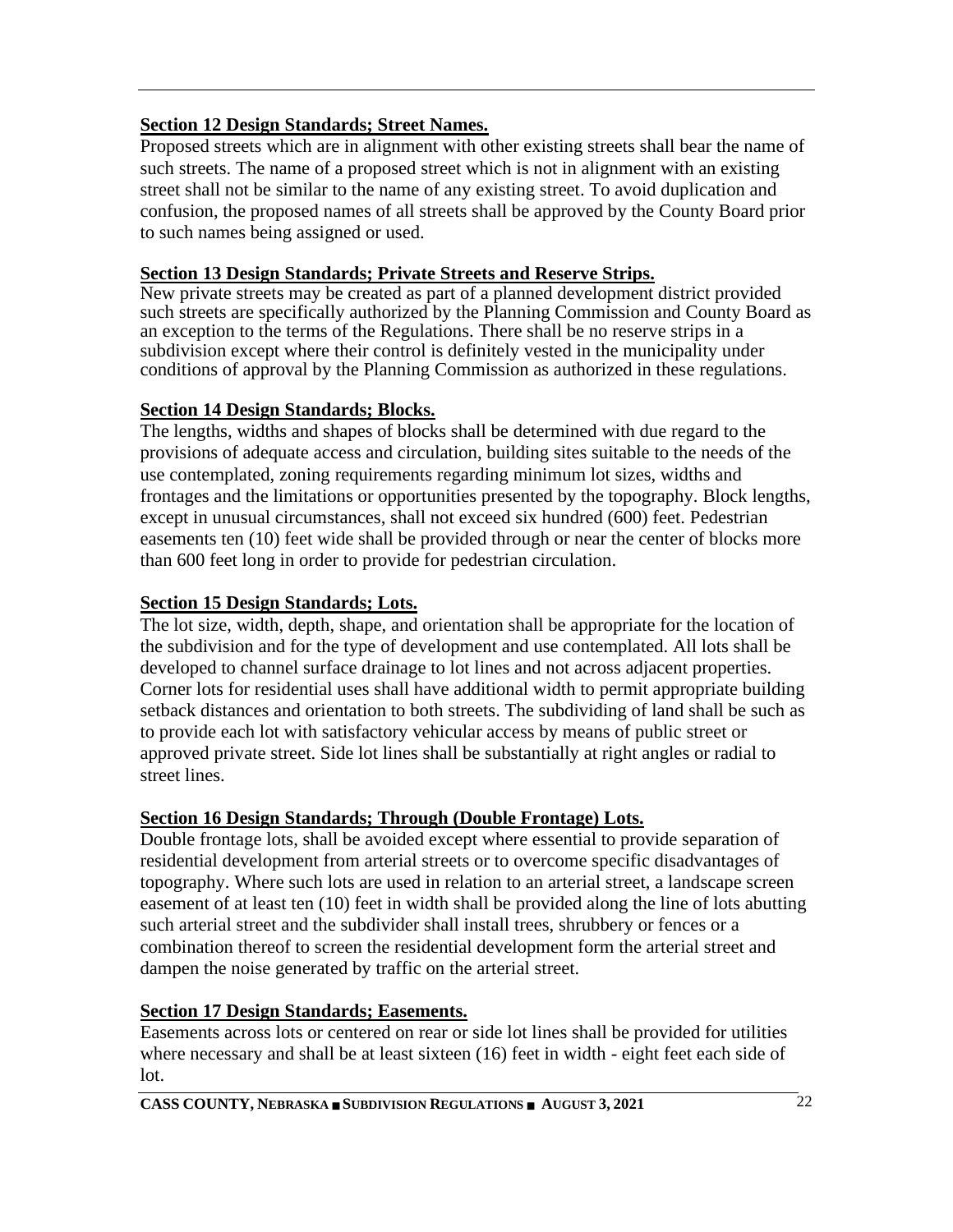line. A minimum of a ten (10) foot, five (5) foot on each side of a side yard setback line shall be allowed in those zoning districts that require only a five (5) foot side yard.

Where a subdivision is traversed by a water course, there shall be provided a storm water easement or drainage right-of-way conforming substantially with the lines of such water course and such further width as will be adequate for the purpose of retaining the water handling capacity of the water course.

#### <span id="page-23-0"></span>**Section 18 Design Standards: Storm Sewer System.**

Provisions shall be made to limit the peak rate of storm water discharge from the subdivision. Post development runoff (cubic feet per second) shall not exceed 125% of the pre-development runoff rate at any time following post development, based upon a 10-year storm event. Pre-development shall be the condition prior to improvements being completed, including cultivated row crops. In determining the size or type of storm sewer system the design shall be sufficient to handle all computed runoff at the point in question. For large drainage areas, the County may require cross drainage structures such as culverts, bridges, etc.

#### <span id="page-23-1"></span>**Section 19 Design Standards: Flood Hazards.**

Land subject to flooding and land deemed to be topographically unsuitable for residential or other development shall not be platted for such purposes. Such land may be set aside on the plat for such uses compatible with the hazards associated with flooding or erosion. All development shall be flood proof in accordance with the flood hazard zoning provisions of the Zoning Regulations.

#### <span id="page-23-2"></span>**Section 20 Design Standards; Conformance with Other Regulations.**

No final plat of land within the County or its jurisdictional area shall be approved unless it conforms with existing zoning regulations unless waived by the Planning Commission and County Board in accordance with these regulations. Whenever there is a variance between the minimum standards set forth in these regulations and those contained in other regulations the highest standard shall govern.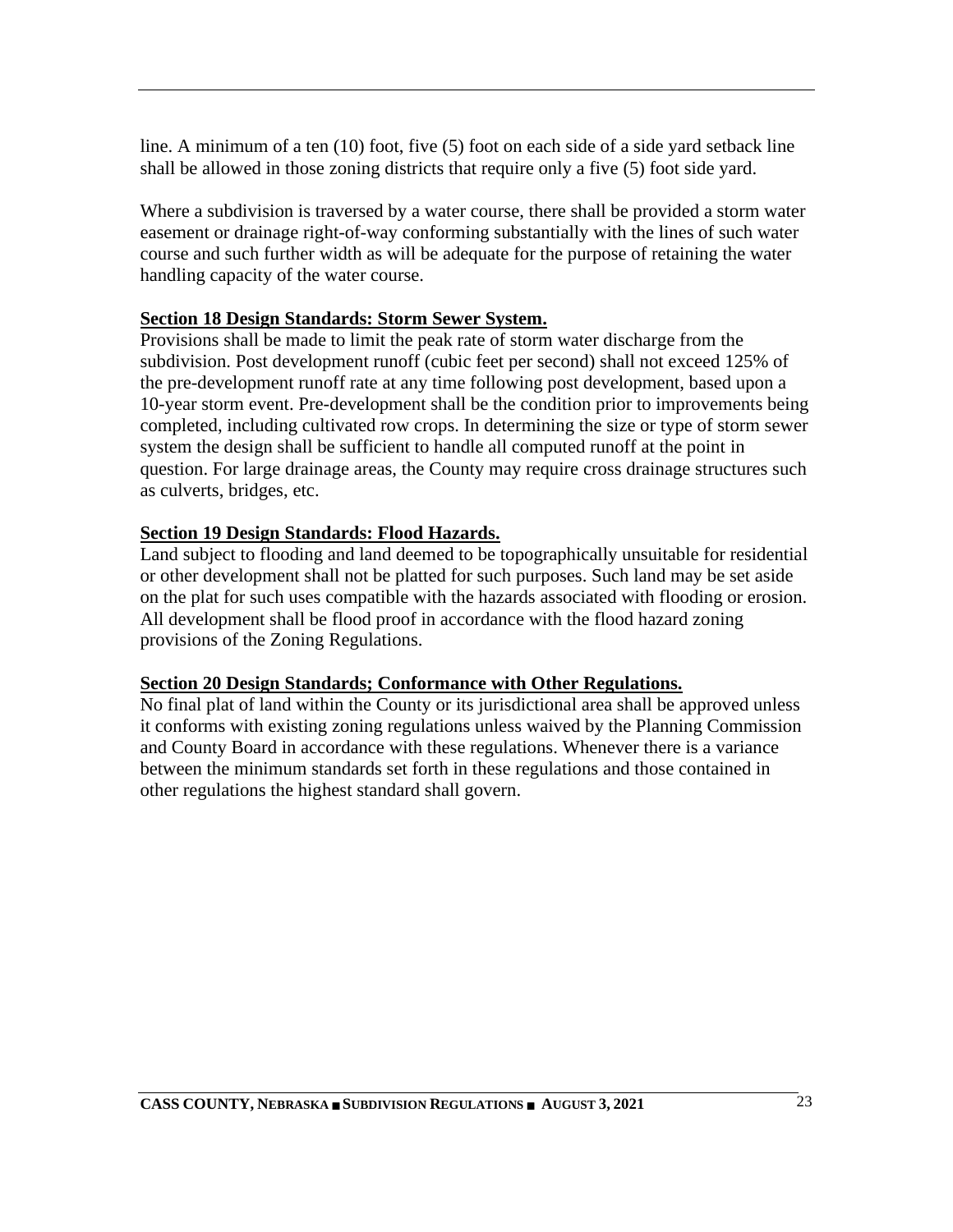# <span id="page-24-0"></span>**ARTICLE 5: REQUIRED IMPROVEMENTS**

## <span id="page-24-1"></span>**Section 1 Required Improvements; General.**

The subdivider shall design and construct improvements using standards not less than the standards outlined in this Regulations. All such plans shall be approved by the Planning Commission and County Board upon recommendation of the County Engineer.

The work shall be done under the supervision and inspection of the County and shall be completed within the time limitations established herein. The minimum requirements for materials shall be in accordance with specifications approved by the County. Standards applicable to health and sanitation as required by the Nebraska Department of Environmental Quality and the Nebraska Department of Health shall be the minimum standards required thereof.

All inspection costs and costs for required tests shall be paid by the subdivider.

#### <span id="page-24-2"></span>**Section 2 Required Improvements; Monuments and Markers.**

Monuments and markers placement shall be as follows:

Concrete monuments shall be located at all quarter section points or other reference points tied to the federal land survey on the boundaries of or within the area being platted.

#### <span id="page-24-3"></span>**Section 3 Required Improvements; Monument Construction.**

Monumentation shall meet or exceed the "Minimum Standards for Surveys" as adopted by the Professional Surveyors Association of Nebraska in February 1989. These standards are as follows:

The surveyor shall establish or confirm the prior establishment of permanent monuments at each corner on the boundary lines of the parcel being surveyed. Monuments shall be solid and substantially free from movement. In such cases where the placement of a permanent monument at the true corner is impractical because of instability or is likely to be destroyed, the surveyor shall set a corner accessory monument and show its relationship by dimension to the true corner.

The monuments set shall be constructed of material capable of being detected by commonly used magnetic locators. These monuments shall consist of an iron pipe or steel rod with a minimal diameter of five-eighths inch (5/8) and minimal length of twenty-four inches (24). When extenuating circumstances dictate, the surveyor may use monuments (i.e., nail and washer) that have a probability of permanence. Where a corner or a line falls on or within a wall, column line or other physical feature and the placement of a monument is not feasible, the wall, column line or physical feature shall become the monument by reference thereto.

In addition, monuments shall be set at all block corners, lot corners, deflection points and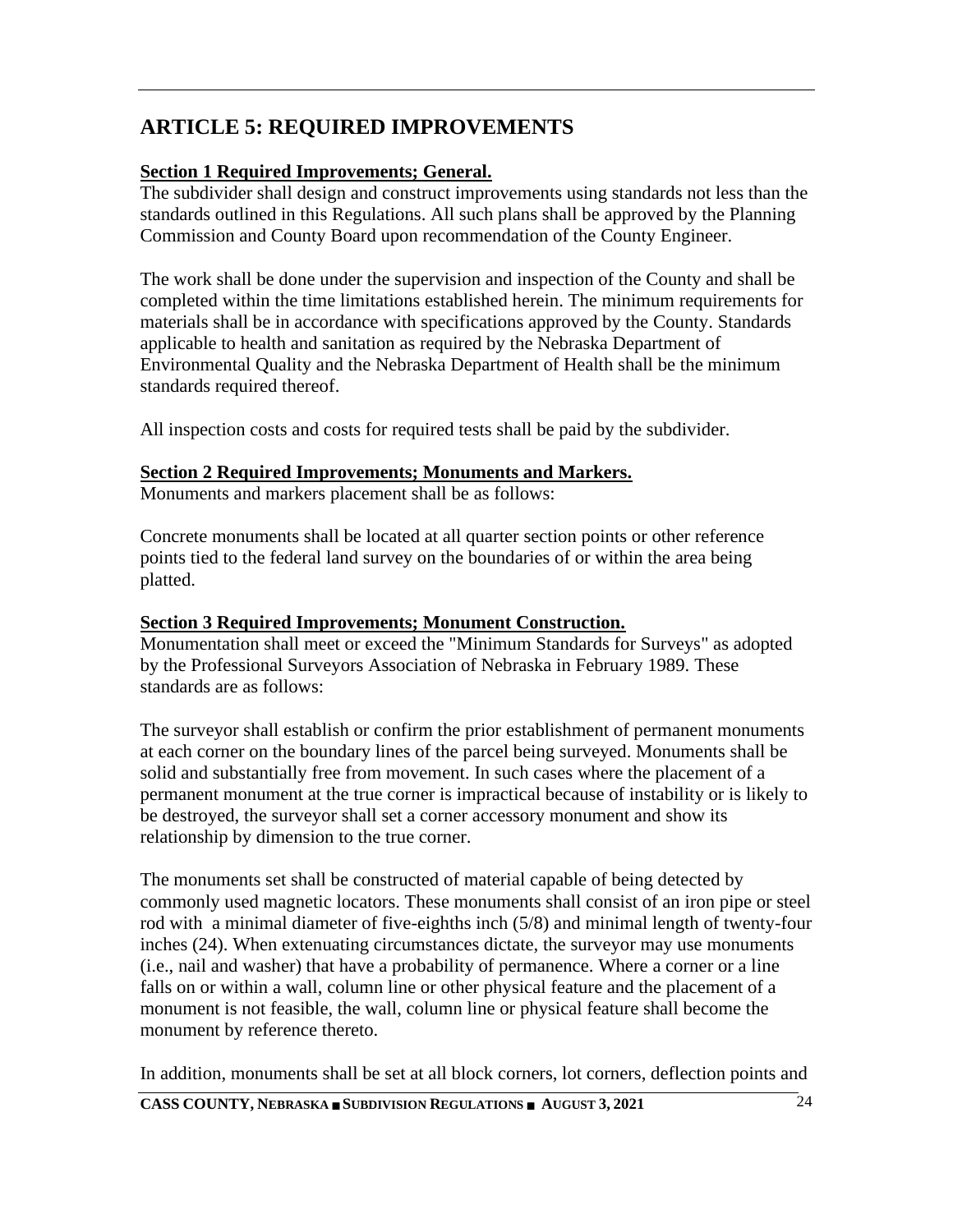points of curvature, except in cases where it is deemed clearly unreasonable or infeasible by the County Board.

#### <span id="page-25-0"></span>**Section 4 Required Improvements; Street Grading and Construction.**

All streets shall be graded to a minimum fifteen (15) feet back of the curb or edge of pavement and to within six (6) inches of the street grade established in the approved final plat construction plans and specifications.

Higher design standards may be required by the Planning Commission and County Board to provide for unusual soil conditions or extra-ordinary traffic volumes or other abnormal characteristics.

Curbs and gutters shall be required for all streets within the boundaries of the subdivision unless excepted by the Planning Commission in accordance with the terms of this Regulations.

## <span id="page-25-1"></span>**Section 5 Required Improvements; Street Signs and Lighting and Electrical Power**.

At least one (1) street sign shall be installed at each street intersection within or on the perimeter of the subdivision and shall be located in the northeast corner thereof, whenever possible, and within the area between the street and sidewalk at a point approximately six (6) inches from said sidewalk or its intended location. The developer shall provide and install streetlights at each entrance (street or sidewalk) into a subdivision and at each street intersection within the subdivision and at such intermediate points as necessary, as specified by Omaha Public Power District or subsequent providers and/or County Engineer.

New subdivision lighting and electrical power shall be underground wiring and easements for such wiring shall be indicated on the plat. All underground wiring shall meet proper specifications for installation.

## <span id="page-25-2"></span>**Section 6 Required Improvements; Landscape Screens.**

Landscape screens as required by the County shall be installed at the subdivider's expense as a buffer for the protection of residential properties along major streets, railroad rightsof-way, and land uses which are substantially different from that proposed in the subdivision.

## <span id="page-25-3"></span>**Section 7 Required Improvements; Drainage.**

A drainage system shall be designed and constructed by the subdivider to provide for the proper drainage of surface water of the subdivision and the drainage area of which it is a part. Culverts shall be constructed and installed whenever necessary as determined by the Planning Commission to provide adequate drainage in accordance with recommendations of the County Engineer. In addition, the developer shall submit, unless specifically waived by the Planning Commission, a drainage report prepared by a registered professional engineer or surveyor as to the existing and proposed drainage conditions. A preliminary report shall be included on the preliminary plat. The final report shall be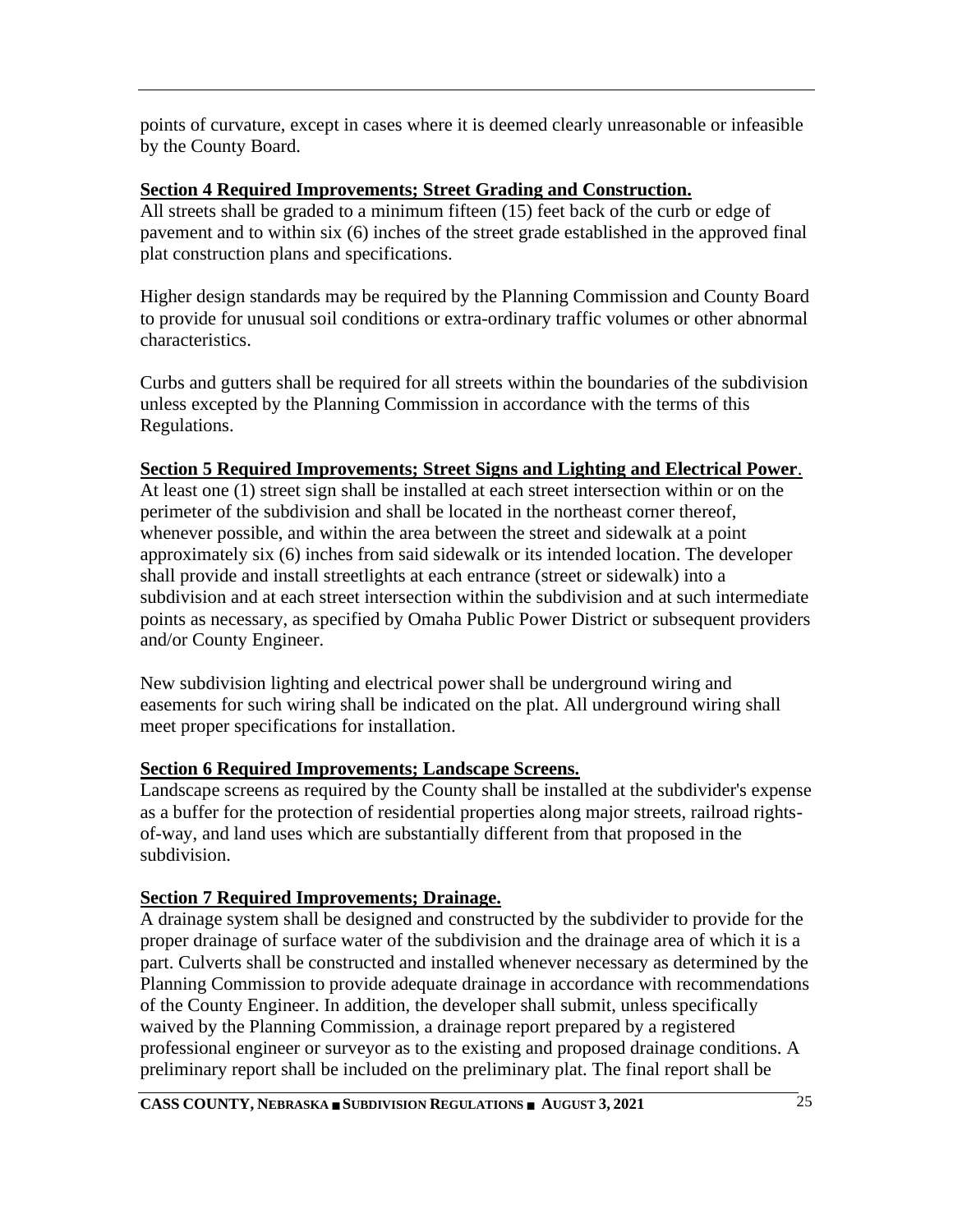attached to the final plat and shall include an evaluation of the ability of the proposed water courses, drainage tiles, storm sewers, culverts and other improvements pertaining to drainage or flood control within the subdivision to handle the run-off which would be generated by the development of the land within and above the subdivision and the impacts of such drainage on downstream drainage systems.

- A. The preliminary plat report shall include:
	- (1.) Preliminary estimates of the quantity of storm water entering the subdivision naturally and upon full development of lots within the subdivision.
	- (2.) Existing conditions of the watershed that may affect the proposed subdivision, such as soil type, drainage channels, obstructions, and the like.
	- (3.) A preliminary grading plan illustrating proposed drainage management.
- B. The final plat drainage report shall contain:
	- (1.) Calculations of the quantity of storm water entering the subdivision naturally and estimates of such storm water upon full development within the subdivision based on the proposed zoning.
	- (2.) Quantities of flow at each pick-up point.
	- (3). Estimates and type of temporary erosion control measures necessary to control erosion during construction.
	- (4.) A description of an adequate drainage system within the subdivision and its design capacities based on a ten (10) year storm.
- C. Drainage Requirements. The subdivider shall provide adequate drainage facilities within the subdivision including storm sewers determined to be necessary by the Planning Commission upon recommendation of the County Engineer. If storm sewers are not necessary all open ditches shall be graded and all pipes, culverts, intersection drains, drop inlets, bridges, headwalls, gutters and similar or related installations necessary to provide adequate surface water drainage shall be constructed and installed in accordance with plans approved by the County Board upon recommendation by the County Engineer.
- D. Drainage System Standards. All streets shall be provided with an adequate storm drainage system of curbs, gutters and storm sewers or side ditches.

Curb drainage inlets shall be provided at appropriate intervals along streets with curbs and gutter drainage. Where inlets connect to storm sewers, a drain inlet structure and a protective grating shall be installed.

All streets having curb and gutter on which storm water flows across intersections shall be provided with concrete cross gutters at such intersections.

All off-street drainage swales and ditches shall be protected by drainage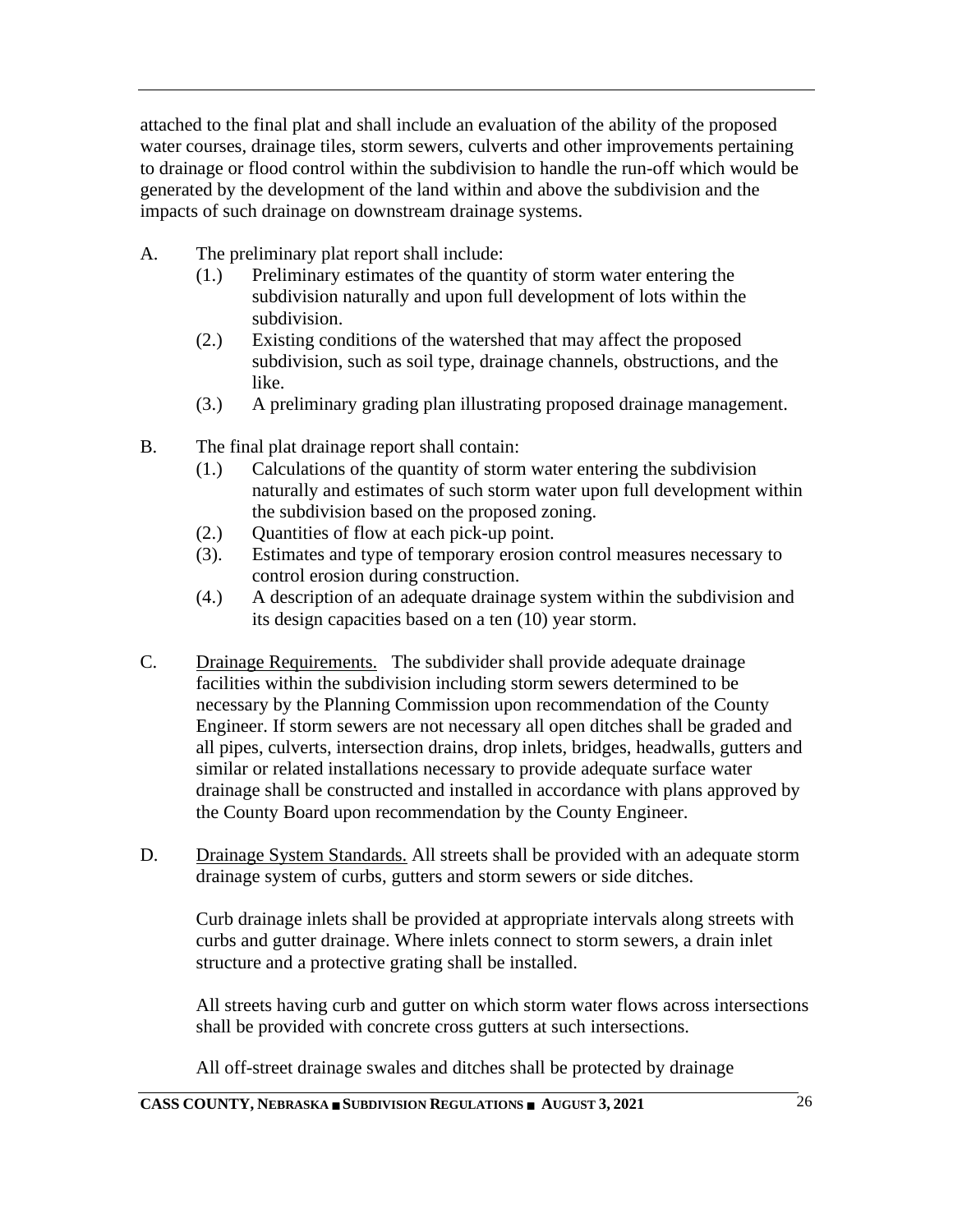easements noted on the final plat. Where water courses would cross lots diagonally, the subdivider shall straighten such course and shall substantially follow lot lines.

E. Storm Drain Responsibility. The Cass County will review all storm drain design criteria. In addition, the Cass County may participate in the costs associated with providing adequate storm drainage.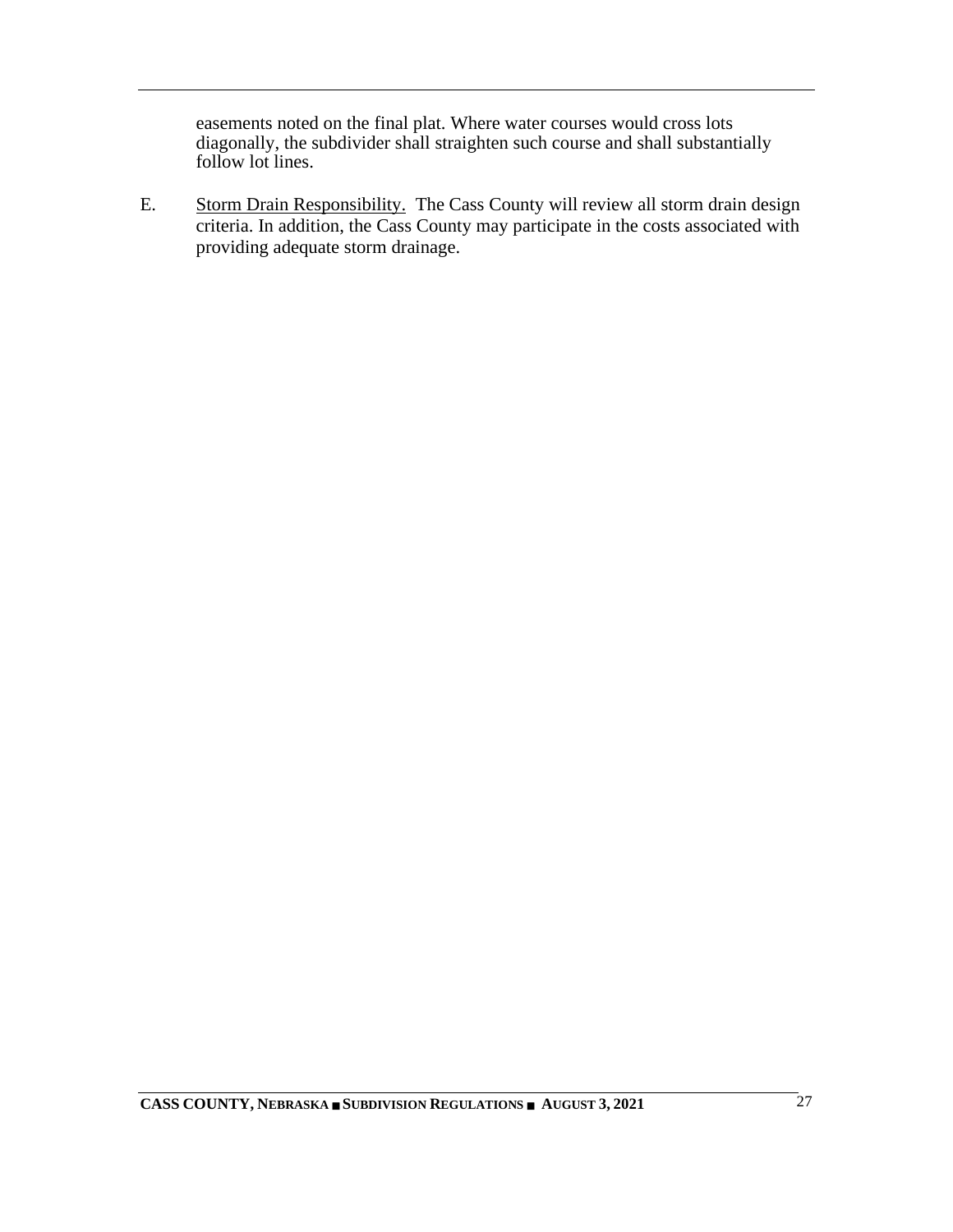# <span id="page-28-0"></span>**ARTICLE 6: DEDICATIONS AND RESERVATIONS ON PUBLIC LAND**

## <span id="page-28-1"></span>**Section 1 Dedication.**

As a condition of final plat approval, the subdivider shall dedicate to the public all streets and alleys as may be required by the Planning Commission and County Board. If such streets and alleys are not to be dedicated and are to be developed as private streets, the subdivider shall make adequate provision for an owner's association with direct responsibility to and control by the property owners of the subdivision, to provide for the maintenance of all such private streets and alleys and the removal of debris and snow therefrom so as to maintain adequate access at all times for fire, Sheriff's, sanitation, utility, and emergency vehicles. Legal assurances shall be provided which show that the association is self-perpetuating and has the authority to collect assessments from owners of property within the subdivision to accomplish these and other related purposes.

Such provisions shall also provide for agreement of the property owners that if the County is requested or required to perform any maintenance or snow removal from such streets in order to maintain adequate access, said owners shall pay the costs thereof to the County and that if not paid, the same shall become a lien upon the properties until such costs are paid in full.

#### <span id="page-28-2"></span>**Section 2 Reservation and Dedication of Public Land and Open Space.**

Before preliminary or final plat approval is given, the Planning Commission and County Board may require the subdivider to reserve sites for parks, playgrounds, open space, schools, and other public land consistent with the Comprehensive Plan, as determined by the Planning Commission and County Board. Reservation of land for public acquisition and/or use shall be for a period not to exceed two (2) years from the date the plat is officially recorded unless otherwise provided for in these regulations. If such reserved site is not acquired by the County or other governmental entity within said two (2) year period, the subdivider may then re-subdivide the site for alternative purposes and sell any or all of the site.

Where a park, playground, school, or other site for public use indicated in the Comprehensive Plan is located in whole or in part in the applicant's subdivision the Planning Commission and County Board may require the immediate acquisition, reservation or accept the dedication of such area.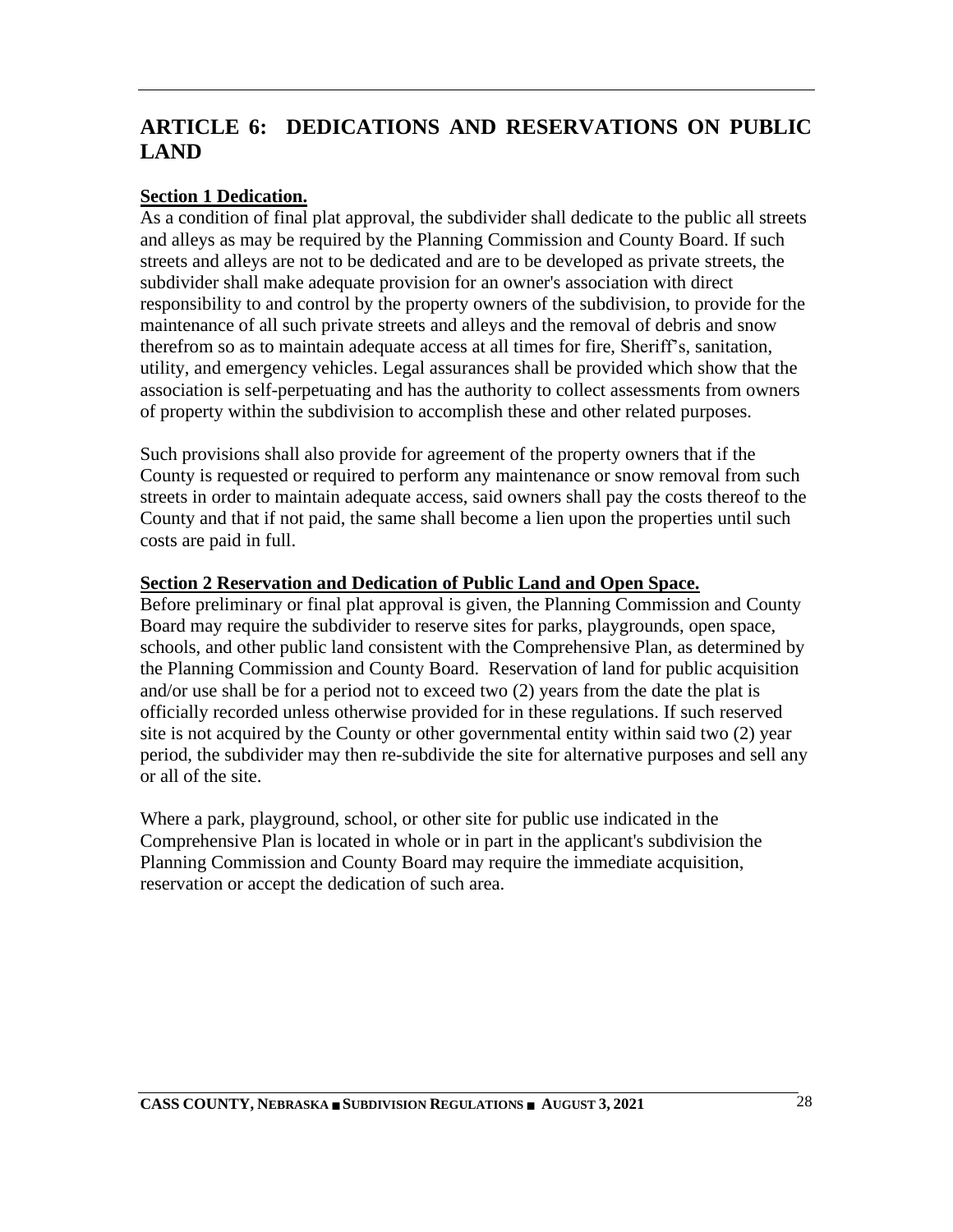# <span id="page-29-0"></span>**ARTICLE 7: VARIANCES and AMENDMENTS**

## <span id="page-29-1"></span>**Section 1 Granting of Waivers (Exceptions) and Conditions.**

In addition to the exceptions contained in this Regulations, the Planning Commission may recommend and the County Board may grant waivers from the provisions of these regulations, but only after determining that:

- 1. There are unique circumstances or conditions affecting the property that are not the result of actions by the subdivider.
- 2. The waivers are necessary for the reasonable and acceptable development of the property in question.
- 3. The granting of the waivers will not be detrimental to the public or injurious to adjacent and nearby properties.

## <span id="page-29-2"></span>**Section 2 Cluster Developments/Mixed Use**.

The Planning Commission and County Board may also grant reasonable waivers to these regulations if the subdivider concurrently submits an application for, and obtains approval of, a cluster development/mixed use per Section 5.15 of the Zoning Regulations. The subdivider shall indicate where the plans vary from the requirements of this Regulations and shall present evidence to support such requests.

## <span id="page-29-3"></span>**Section 3 Amendments.**

Any provision of these Regulations from time to time may be amended, supplemented, changed, modified, or repealed by the County Board according to law; provided, however, that such amendments, supplements, changes, modifications or repealed provisions shall not become effective until after public hearing and report by the Planning Commission.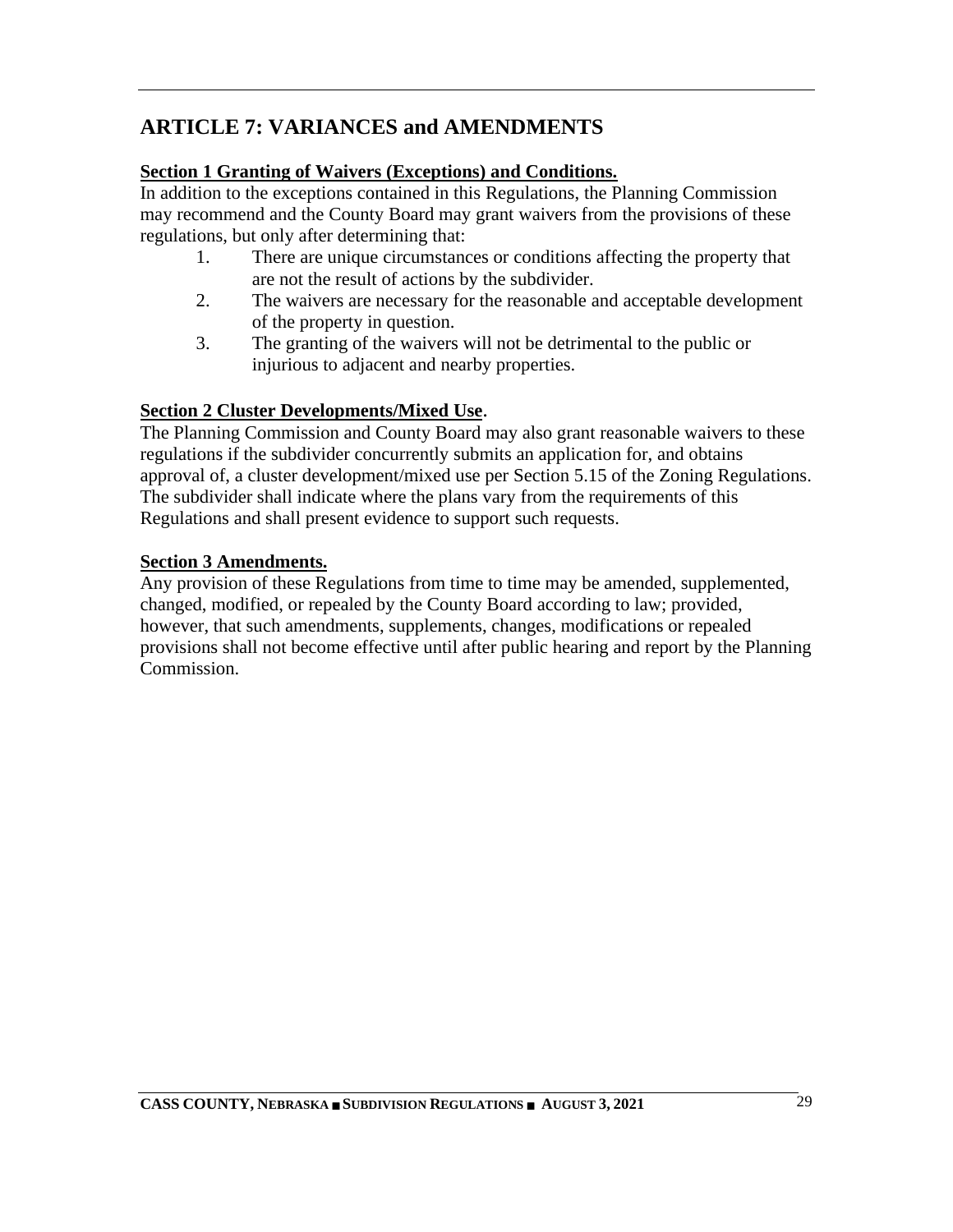# <span id="page-30-0"></span>**ARTICLE 8: ADMINSTRATION/ENFORCEMENT**

## <span id="page-30-1"></span>**Section 1 General.**

The following apply towards administration of this Regulations:

- 1. It shall be the duty of the Zoning Administrator to enforce these regulations and to bring to the attention of the Planning Commission and County Board any violation or lack of compliance herewith.
- 2. No owner, or agent of an owner, of any parcel of land located in a proposed subdivision shall transfer or sell any parcel before a plat of such subdivision has been approved by the Planning Commission and County Board in accordance with the provisions of these regulations and filed for record with Cass County Register of Deeds.
- 3. The subdivision, including re-subdivision, of any lot or any parcel by the use of metes and bounds description for the purpose of sale, transfer or lease which would evade these regulations shall not be permitted. All such subdivisions shall be subject to all the requirements contained in these regulations.
- 4. No building permit shall be issued for the construction of any building or structure located on a lot or parcel subdivided, sold, transferred, or leased in violation of the provisions of these regulations.

## <span id="page-30-2"></span>**Section 2 Amendments.**

Any provision of this Regulations may be amended, supplemented, changed, modified, or repealed from time to time by the County Board according to law, provided however, that such amendments, supplements, changes, modification or repealed provisions shall not become effective until after the study, written report and recommendation by the Planning Commission to the County Board.

## <span id="page-30-3"></span>**Section 3 Violation/Penalties.**

Any person, firm or corporation who fails to comply with the provisions of these regulations shall, upon conviction thereof, be guilty of a misdemeanor and shall be punishable by a fine of not less than five dollars (\$5.00) nor more than one hundred (\$100.00) plus the cost of prosecution for each violation, and in default of payment of such forfeiture and costs, imprisonment in the county jail until payment thereof for a period not exceeding thirty (30) days. Each day a violation exists or continues shall constitute a separate offense.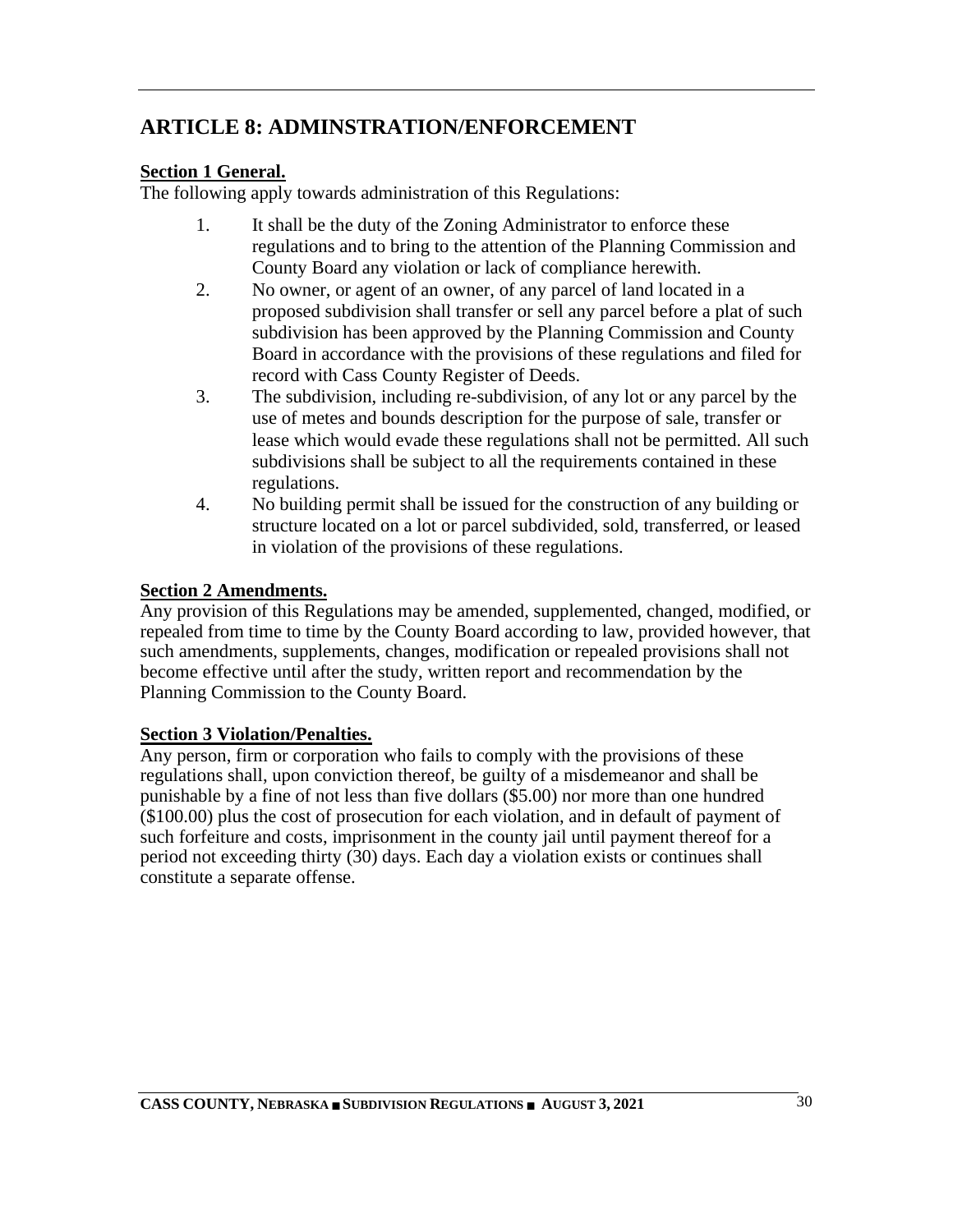| <b>Street</b><br>Classification                           | Minimum<br>Right-of-<br>Way (ft.) | Pavement<br>Width<br>(f <sub>t</sub> ) | Minimum<br>Number<br>of Traffic<br>Lanes | Maximum<br>Grade $(\%)$ | Minimum<br>Centerline<br>Radius<br>(f <sub>t</sub> )<br>(Curve<br>Data) | Minimum<br>Sight<br>Distance<br>(VC) |
|-----------------------------------------------------------|-----------------------------------|----------------------------------------|------------------------------------------|-------------------------|-------------------------------------------------------------------------|--------------------------------------|
| Arterial<br><b>Street</b>                                 | 100'                              | 36'                                    | $\overline{2}$                           | 6                       | 700                                                                     | 400'                                 |
| Collector<br><b>Street</b>                                | 80'                               | 32'                                    | $\overline{2}$                           | 10                      | 300                                                                     | 300'                                 |
| <b>Local Street</b>                                       | 60'                               | 27'                                    | $\overline{2}$                           | 10                      | 200                                                                     | 200'                                 |
| Cul-De-Sac<br>and Loop<br><b>Street</b>                   | 60'                               | 27'                                    | $\overline{2}$                           | 10<br>(average)         | 100                                                                     | 300'                                 |
| Marginal<br>Access<br>(Frontage)<br>Road) (No<br>Parking) | 50'                               | 25'                                    | $\overline{2}$                           | 8                       | 100                                                                     | 300'                                 |
| <b>Minor Streets</b><br>(No Parking)                      | 50'                               | 27'                                    | $\overline{2}$                           | 10                      | 200                                                                     | 200'                                 |

## <span id="page-31-0"></span>**SCHEDULE A: MINIMUM STREET STANDARDS**

1. Pavement width measured back-to-back of curb.

2. Minimum right-of-way radius for the cul-de-sac turnaround shall be sixtyfive (65) feet minimum pavement radius for the cul-de-sac turnaround shall be fifty (50) feet.

3. Developer shall not be responsible for providing improvements wider than 32' at his expense.

4. (VC) - Vertical Curve of road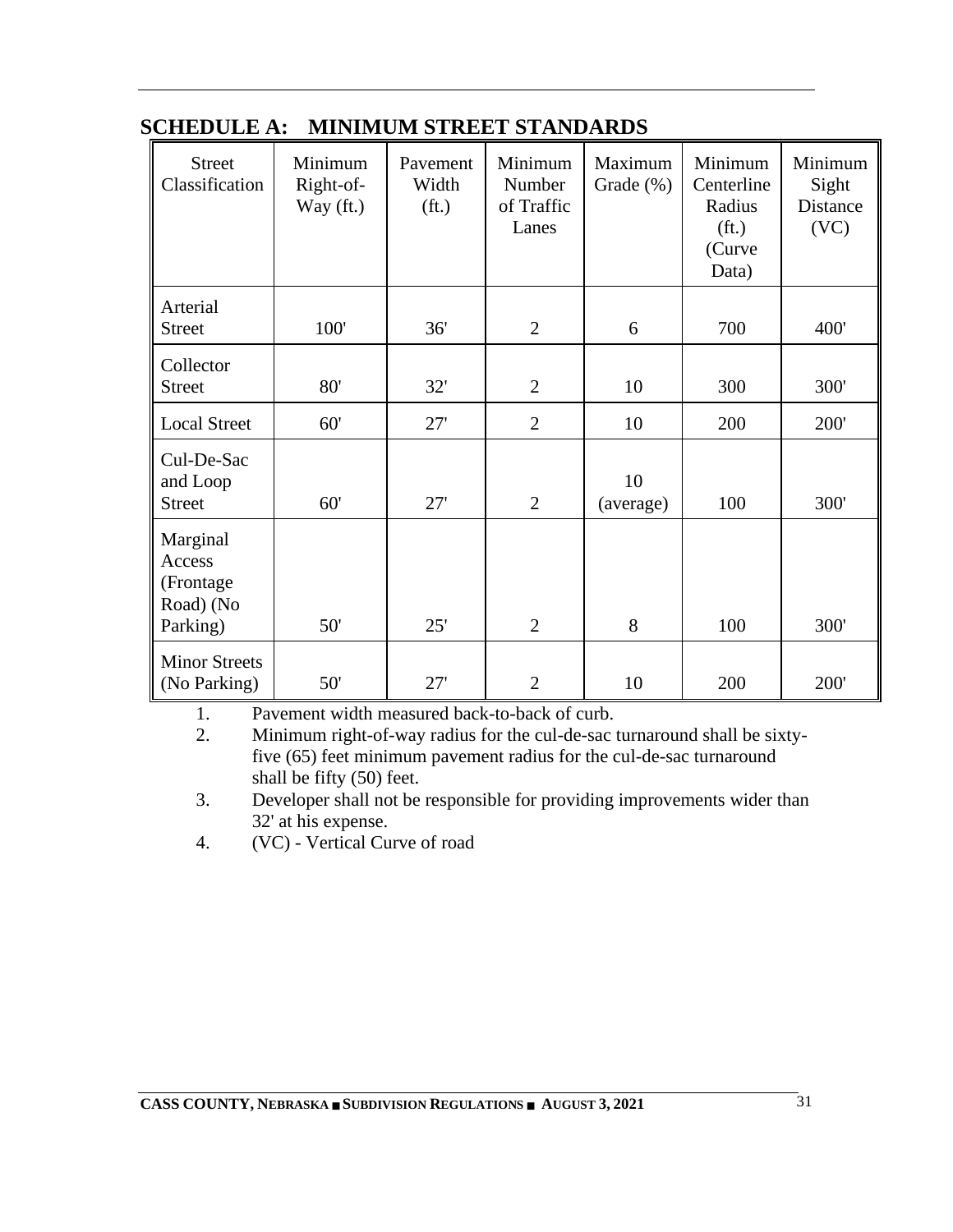## <span id="page-32-0"></span>**SCHEDULE B: CERTIFICATION AND DEDICATION STATEMENTS**

#### **SURVEYORS CERTIFICATION:**

I, hereby certify that I am a professional land surveyor, registered in compliance with the laws of the State of Nebraska, that this plat correctly represents a survey conducted by me or under my direct supervision on , that any changes from the description appearing in the last record transfer of the land contained in the final plat are so indicated, that all monuments shown thereon actually exist as described or will be installed and their position is correctly shown and that all dimensional and geodetic data is correct.

(signature)

(seal)

This plat of Addition has been submitted to and approved by the Cass Planning Commission this  $\frac{d}{dx}$  day of  $\frac{20}{x}$ .

> $\frac{1}{\sqrt{2}}$  ,  $\frac{1}{\sqrt{2}}$  ,  $\frac{1}{\sqrt{2}}$  ,  $\frac{1}{\sqrt{2}}$  ,  $\frac{1}{\sqrt{2}}$  ,  $\frac{1}{\sqrt{2}}$  ,  $\frac{1}{\sqrt{2}}$  ,  $\frac{1}{\sqrt{2}}$  ,  $\frac{1}{\sqrt{2}}$  ,  $\frac{1}{\sqrt{2}}$  ,  $\frac{1}{\sqrt{2}}$  ,  $\frac{1}{\sqrt{2}}$  ,  $\frac{1}{\sqrt{2}}$  ,  $\frac{1}{\sqrt{2}}$  ,  $\frac{1}{\sqrt{2}}$ Chair, Planning Commission

> \_\_\_\_\_\_\_\_\_\_\_\_\_\_\_\_\_\_\_\_\_\_\_\_\_\_\_\_\_\_\_\_\_\_\_\_

\_\_\_\_\_\_\_\_\_\_\_\_\_\_\_\_\_\_\_\_\_\_\_\_\_\_\_\_\_\_\_\_\_\_\_\_

ATTEST:

County Clerk

This plat approved by the County Board of Cass, Nebraska, this  $\_\_$  day of  $\_\_$ , 20 $\_\_$ .

ATTEST:

County Clerk

[A blank space for noting entry on the transfer record in the following form:] Entered on transfer record this day of , 20 .

> \_\_\_\_\_\_\_\_\_\_\_\_\_\_\_\_\_\_\_\_\_\_\_\_\_\_\_\_\_\_ Register of Deeds

**CASS COUNTY, NEBRASKA SUBDIVISION REGULATIONS AUGUST 3, 2021** 32

 $\overline{\phantom{a}}$  ,  $\overline{\phantom{a}}$  ,  $\overline{\phantom{a}}$  ,  $\overline{\phantom{a}}$  ,  $\overline{\phantom{a}}$  ,  $\overline{\phantom{a}}$  ,  $\overline{\phantom{a}}$  ,  $\overline{\phantom{a}}$  ,  $\overline{\phantom{a}}$  ,  $\overline{\phantom{a}}$  ,  $\overline{\phantom{a}}$  ,  $\overline{\phantom{a}}$  ,  $\overline{\phantom{a}}$  ,  $\overline{\phantom{a}}$  ,  $\overline{\phantom{a}}$  ,  $\overline{\phantom{a}}$ Chair, County Board